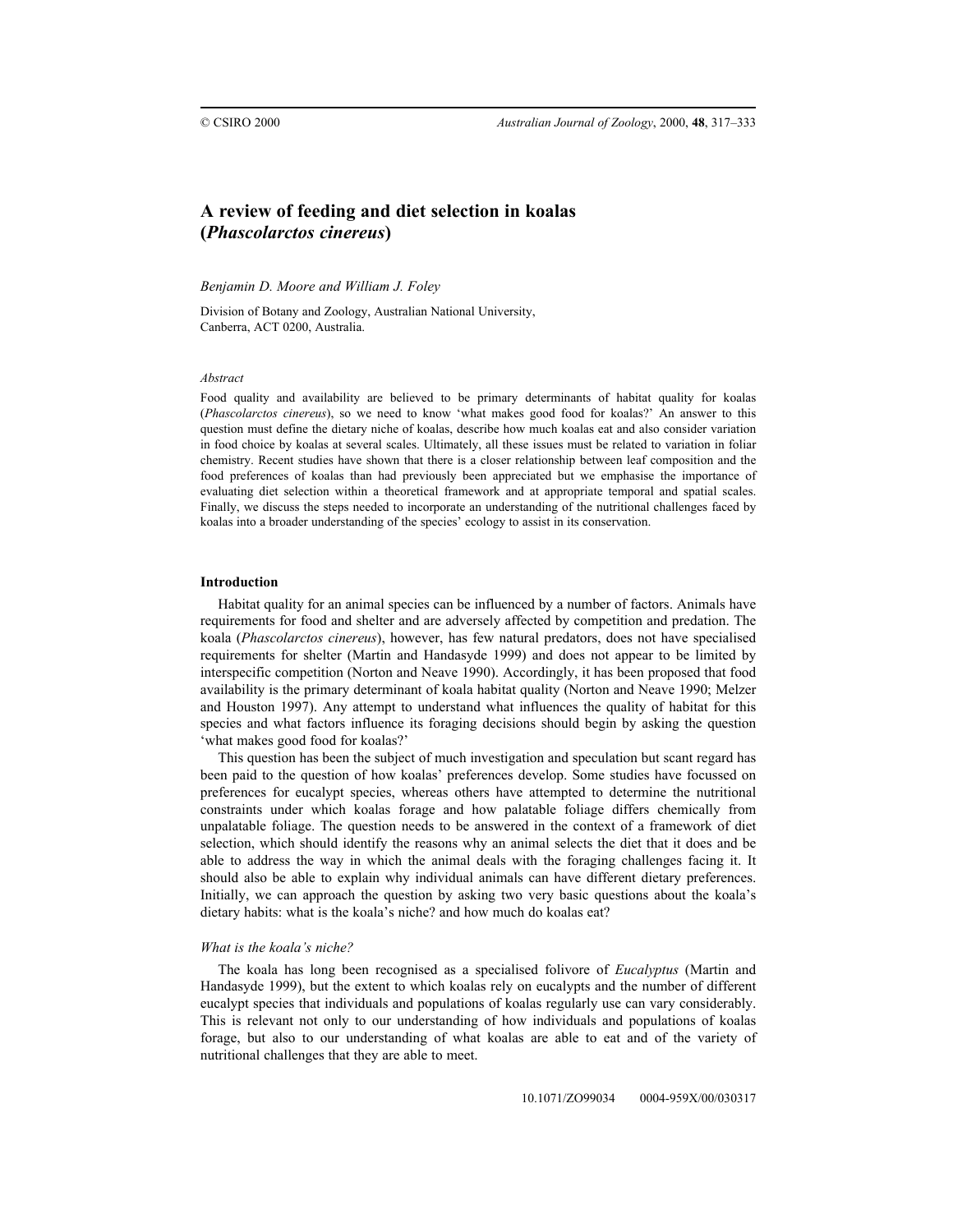Across their range, koalas have been observed eating or sitting in 120 different eucalypt species (Phillips 1990). During the 1985–86 National Koala Survey, reported by Phillips (1990), koalas were observed sitting in, or eating from, 69 different eucalypts and almost 30 non-eucalypts. From a list of eucalypt species reported to be suffering dieback, Pahl *et al.* (1990) identified 55 species that were recognised as koala food species, of which 18 were considered primary food species. The taxonomic diversity of food species available to koalas, then, appears to be considerable. Numerous studies have observed non-eucalypts to constitute at least minor proportions of koala diets. Hasegawa (1995) found that *Melaleuca quinquenervia* comprised up to 7% of koalas' diets at Point Halloran, while U Nyo Tun (1993) found that *Lophostemon confertus* was amongst the four most preferred food species in his study and another study at Pine Creek State Forest found *Allocasuarina torulosa* in 70% of koala scats (State Forests of New South Wales 1997). This latter study also found individual koalas to be feeding from an average of 10 and as many as 15 different tree species, from the 10 eucalypts and 9 non-eucalypts utilised by the population. Nonetheless, most studies of koala feeding habits have found that they predominantly feed on one or a few eucalypt species at any site.

That koalas are 'fussy' eaters has long been an article of folklore. As early as 1803 it was reported that 'its food consists solely of gum leaves, in the choice of which it is excessively nice' (Troughton 1935). More recently, it has been argued, on the basis of the large number of species from which koalas are now known to feed, that they are perhaps more generalist feeders than has been previously recognised (Phillips 1990). That koalas should eat the foliage of so many different species is not surprising – they do not select food on the basis of its taxonomy. Rather, a koala could be expected to eat any foliage with the appropriate morphology and chemistry to allow it to be recognised as palatable food. Just how fussy a koala's diet selection is, then, should be considered in terms of those chemical properties relevant to its nutrition. The chemical breadth of the koala's dietary niche might actually be quite large when compared with that of other folivores of *Eucalyptus* (e.g. Lawler *et al.* 1998*a*).

#### *How much do koalas eat?*

The question 'how much do koalas eat?' is not a trivial one, as measures of the absolute intake of foliage are essential if we are to quantify the role of leaf composition in determining the palatability and nutritive value of foliage. Many studies have considered koala dietary preferences by visually estimating intake by koalas in 'choice' experiments where intake of leaf from several different species is compared (e.g. Congreve and Betts 1978; Pahl and Hume 1990; Hume *et al.* 1996), or by recording the amount of time spent by koalas in particular trees (e.g. Eberhard 1972; Hindell *et al.* 1985; Hindell and Lee 1987; White and Kunst 1990), but direct gravimetric measures of intake from different trees are less common.

Table 1 lists eight studies that have estimated food intake by koalas. Three of these studies used the turnover rates of isotopes of water to estimate food intake by free-ranging koalas. These measures are important as they indicate the 'normal' amount eaten by free-ranging koalas and this is an important benchmark with which to compare intakes from particular trees. Four of these studies measured intake, primarily of *Eucalyptus punctata*, by captive koalas in metabolism cages during the course of broader studies of koala digestion and metabolism and one study measured intake of leaf from individual trees of *E. viminalis* and *E. ovata* by captive koalas in pens. Cork *et al.* (1983) concluded that intake by koalas on a diet of *E. punctata* foliage was low relative to that of other animals and attributed this to the koala's low basal metabolic rate.

Apart from Krockenberger's (1993) results, which are notably higher, most studies of intake by free-ranging koalas have produced similar results to those of captive koalas. It is also notable that all studies that measured intake separately in summer and winter observed higher intakes in the latter season, a fact that could be expected to influence koala diet selection (discussed below).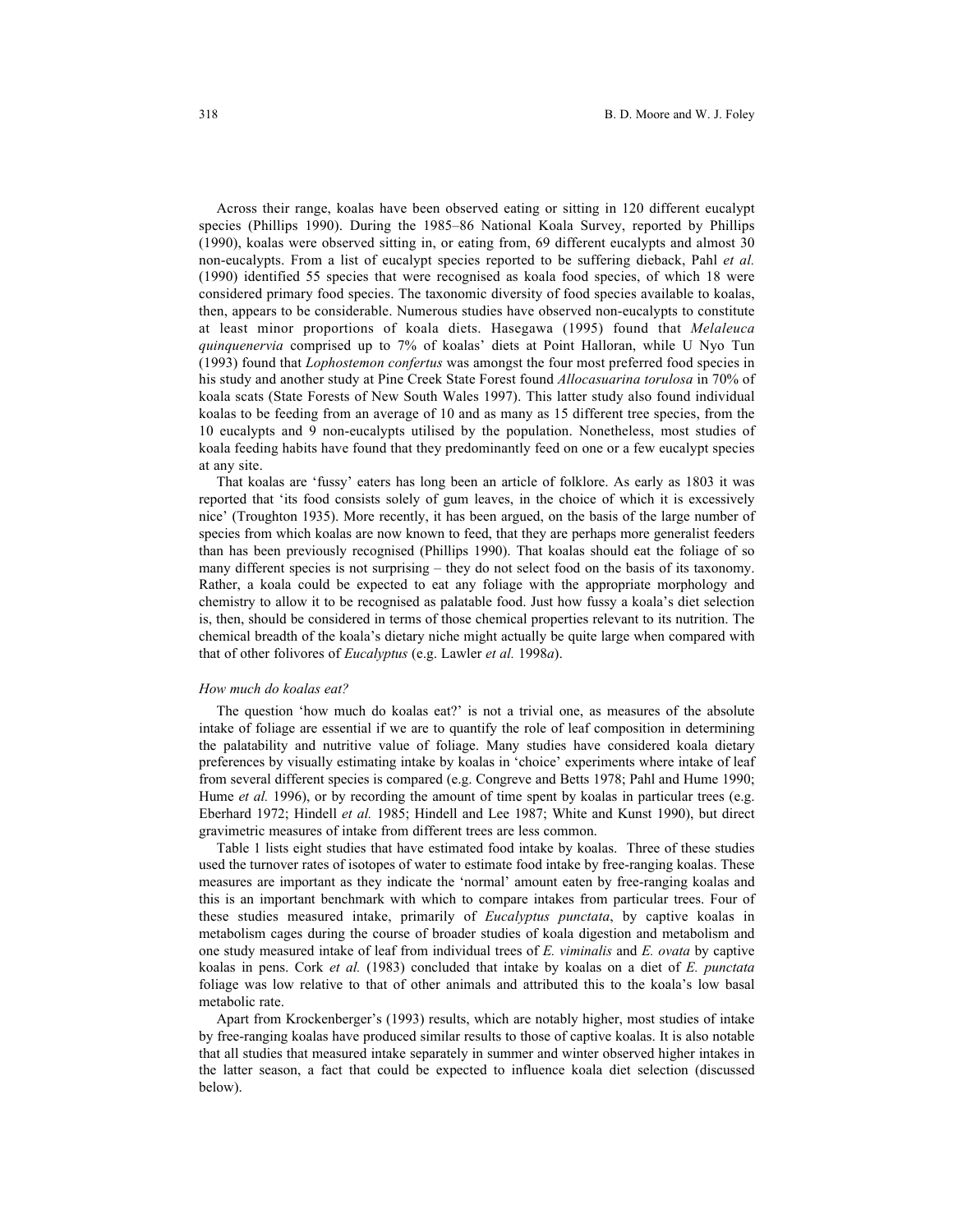Only one published study has measured the intakes of foliage by koalas from a range of individual trees within a species (Lawler *et al.* 1998*a*). Whereas experiments that offer animals a choice between two or more different food types can tell us only if one of these is preferred relative to the others, no-choice experiments indicate how much of a food an animal is capable of ingesting. If it refuses to eat more than a certain amount, it is not merely because it prefers another type of available food, but because it is not prepared to eat any more of the food available. Lawler *et al.* (1998*a*) found considerable intraspecific variation in dry matter intake among five *E. ovata* and five *E. viminalis* (Table 1). This variation in palatability between individual trees represents an important level of diet selection that should not be ignored.

## **Foraging challenges faced by koalas**

Like all herbivores, koalas face certain challenges when foraging (Provenza and Balph 1990), including variation in nutrients between foliage from different trees and between different leaf age classes. Plant defences can also vary both between and within species (Cork and Foley 1991, 1997; Lawler *et al.* 1998*a*). Plants can develop various morphological defences and in the case of koalas, the use of trees for purposes other than feeding and their preference for larger trees (Hindell and Lee 1987) would suggest that tree structure and/or size has some bearing on tree selection. The sclerophyllic nature of eucalypts also represents a potential morphological defence. Koalas are faced with both temporal and spatial variation in the quality and quantity of foliage and all of these foraging challenges are further compounded for dispersing or translocated koalas when they are forced to forage in unfamiliar environments.

#### *Seasonal variation*

Early commentators reported that the koala's preferences for certain eucalypt species, particularly *E. viminalis*, change with the seasons (Fleay 1937; Pratt 1937). While Williams (1971) and Fleay (1937) both reported that *E. viminalis* was the species preferred by koalas at Melbourne Zoo for all seasons of the year other than winter, when it was rejected, George (1977) observed that captive koalas at Healesville Sanctuary ate *E. viminalis* year-round.

| Method of<br>estimation           | Location          | Tree species             | DM intake<br>$(g \text{ kg}^{-0.75} \text{ day}^{-1})$              | Study                           |
|-----------------------------------|-------------------|--------------------------|---------------------------------------------------------------------|---------------------------------|
| ${}^{3}H_{2}{}^{18}O$             | Walkerville, Vic. | Mixed                    | 43                                                                  | Nagy and Martin (1985)          |
| ${}^{3}H_{2}O$                    | Nowendoc, NSW     | Mixed                    | 51 (summer)<br>57 (winter, non-lactating)<br>71 (winter, lactating) | Krockenberger (1993)            |
| ${}^{3}H_{2}O$                    | Springsure, Old   | Mixed                    | 34 (summer)<br>42 (winter)                                          | Ellis <i>et al.</i> (1995)      |
| Gravimetric                       | Captivity         | E. punctata              | 31                                                                  | Eberhard et al. (1975)          |
| Gravimetric                       | Captivity         | E. punctata              | 41 (summer)<br>46 (winter)                                          | Harrop and Degabriele<br>(1976) |
| Gravimetric                       | Captivity         | E. punctata              | 41                                                                  | Cork et al. (1983)              |
| Acid lignin as<br>internal marker | Captivity         | Mixed                    | $25 - 31$ <sup>A</sup>                                              | Ullrey <i>et al.</i> $(1981b)$  |
| Gravimetric                       | Captivity         | E. ovata<br>E. viminalis | $22 - 36B$<br>$14 - 46B$                                            | Lawler <i>et al.</i> $(1998a)$  |

**Table 1. Published estimates of food intake by koalas** Estimates were determined by a number of techniques over 24 h

ABecause acid lignin of eucalypts is invariably digested (Cork *et al.* 1983) this method could be expected to overestimate intake.

BRange of values indicates intakes recorded from several individual trees over 13 h overnight.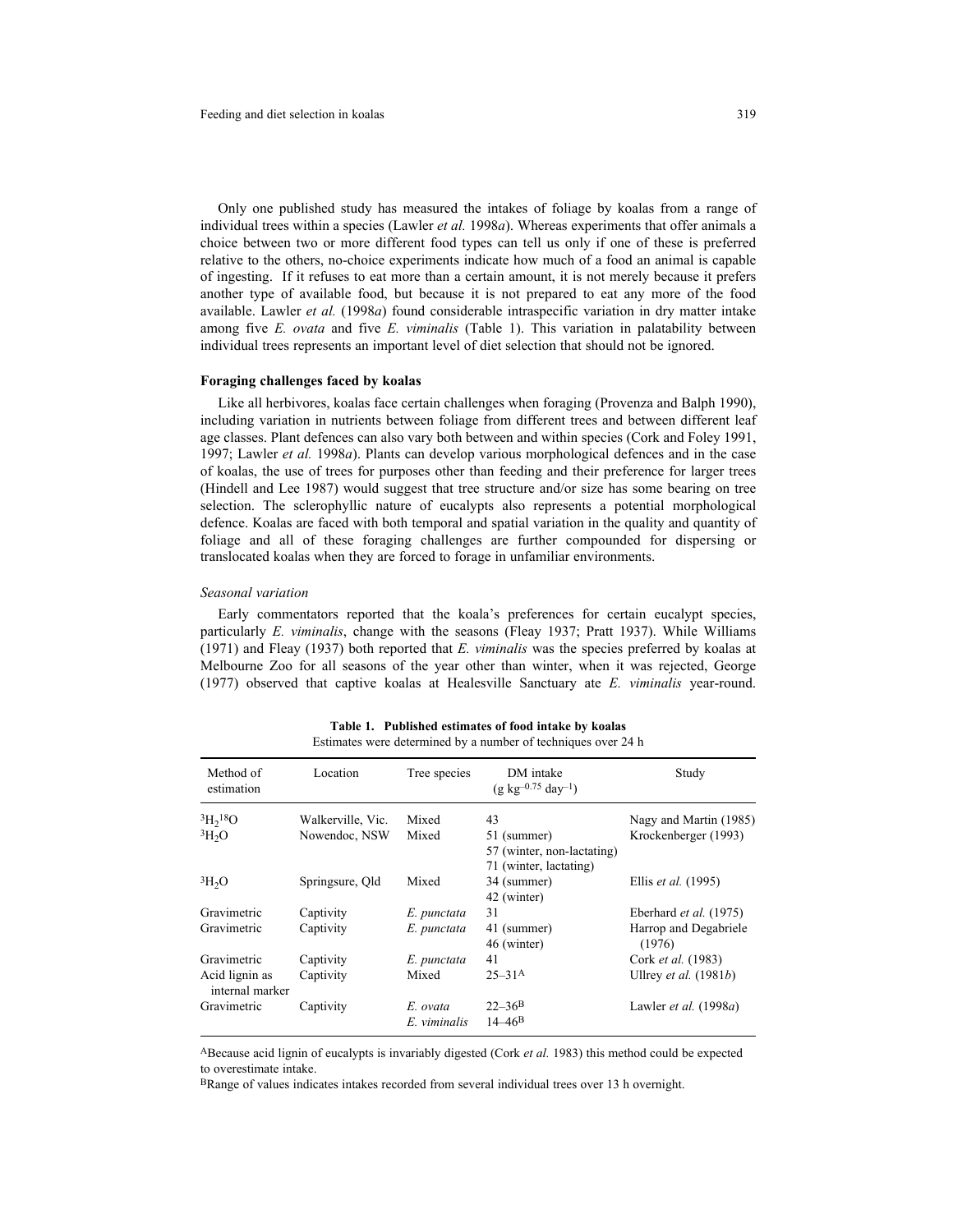Eberhard (1972) found that free-ranging koalas on Kangaroo Island favoured *E. viminalis* in winter, whereas Hindell and Lee (1987) found that koalas in the Brisbane Ranges preferred *E. viminalis* in autumn, winter and spring, but shifted their preference to *E. ovata* in summer. Williams (1971) and George (1977) also observed that captive koalas' preference for *E. radiata* increased in summer, and the latter study reported the same for *E. obliqua* in late winter and spring. In another study of free-ranging koalas, Martin (1985) described a declining preference for *E. ovata* at Walkerville in spring and summer and an increased reliance on *E. obliqua* and *E. radiata*. Congreve and Betts (1978) reported that the preference of captive koalas in Western Australia for *E. globulus* increased between May and February. Krockenberger (1993) found that koalas at Nowendoc selected foliage within species on different nutritional criteria in summer and winter.

It is possible that shifts towards particular species at certain times might be explained by flushes of new growth on these species, which occur seasonally throughout the range of the koala (Specht and Brouwer 1975). In particular, reported seasonal shifts to *E. radiata*, *E. obliqua* and *E. ovata* seem to coincide with such flushes. However, it may not be the case that the young leaf of all eucalypt species or individuals is preferred to the mature leaf (discussed below). In several of the reported cases involving *E. viminalis*, a clear rejection of foliage from trees that were acceptable for most of the year was evident. Pratt (1937) believed that this was due to an increased concentration of toxic compounds, which he believed to be cyanogenic glycosides. These secondary metabolites had been previously identified in some *E. viminalis* by Finnemore *et al.* (1935). Congreve and Betts (1978) also found that *E. viminalis* from a plantation in Western Australia, which was consumed by koalas for most of the year, occasionally tested positive to cyanide during the wetter months of July and August, at which time the koalas' response to it was more 'variable'. More recent and widespread surveys of *E. viminalis*, however, indicate that cyanogenic glycosides are not common in this species (Martin and Handasyde 1999). It is also conceivable that seasonal changes in feeding preferences are associated not with phenology, but with seasonal changes in the koala's physiology and nutritional demands associated with altered needs for thermoregulation.

Seasonal changes in koalas' preferences might be explained in some instances by a changing need for, and availability of, water. In semi-arid northern Queensland (Munks *et al.* 1996) and in drought conditions in south-western Queensland (Gordon *et al.* 1988) koalas were shown to use trees with higher than average leaf moisture. Several studies have also proposed threshold requirements for leaf moisture (Pahl and Hume 1990; Hume and Esson 1993), including Melzer (1995*a*), who found a higher threshold in November than in September.

Several studies (Table 1) have found that koalas eat more in winter than in summer, presumably to accommodate the higher field metabolic rates (Ellis *et al.* 1995). The altered nutritional demands implied by these studies may be met by adjusting diet selection strategies as well as by varying intake. Krockenberger (1993) found that free-ranging lactating female koalas not only ate more leaf than non-lactating koalas, but they also selected leaf in some months that contained less total phenolics and a higher ratio of nitrogen to total phenolics. At the population level this may be reflected in changes in diet selection correlated with the breeding season. To understand the scope for diet selection by free-ranging koalas, seasonal changes in the availability and quality of food need to be considered in the context of a good understanding of the nutritional basis of diet selection and how this basis might vary seasonally with changing nutritional demands.

## *Regional variation*

Preferences for particular eucalypt species may also differ from region to region. Unfortunately, it is difficult to separate the effect of regional differences in species' palatability from differences in preference due to the presence of different suites of alternative food species. One example from captive studies concerns *E. microcorys*, which is recognised as a key species for koalas on the mid and far north coast of New South Wales and in coastal south-east Queensland (Bergin 1978;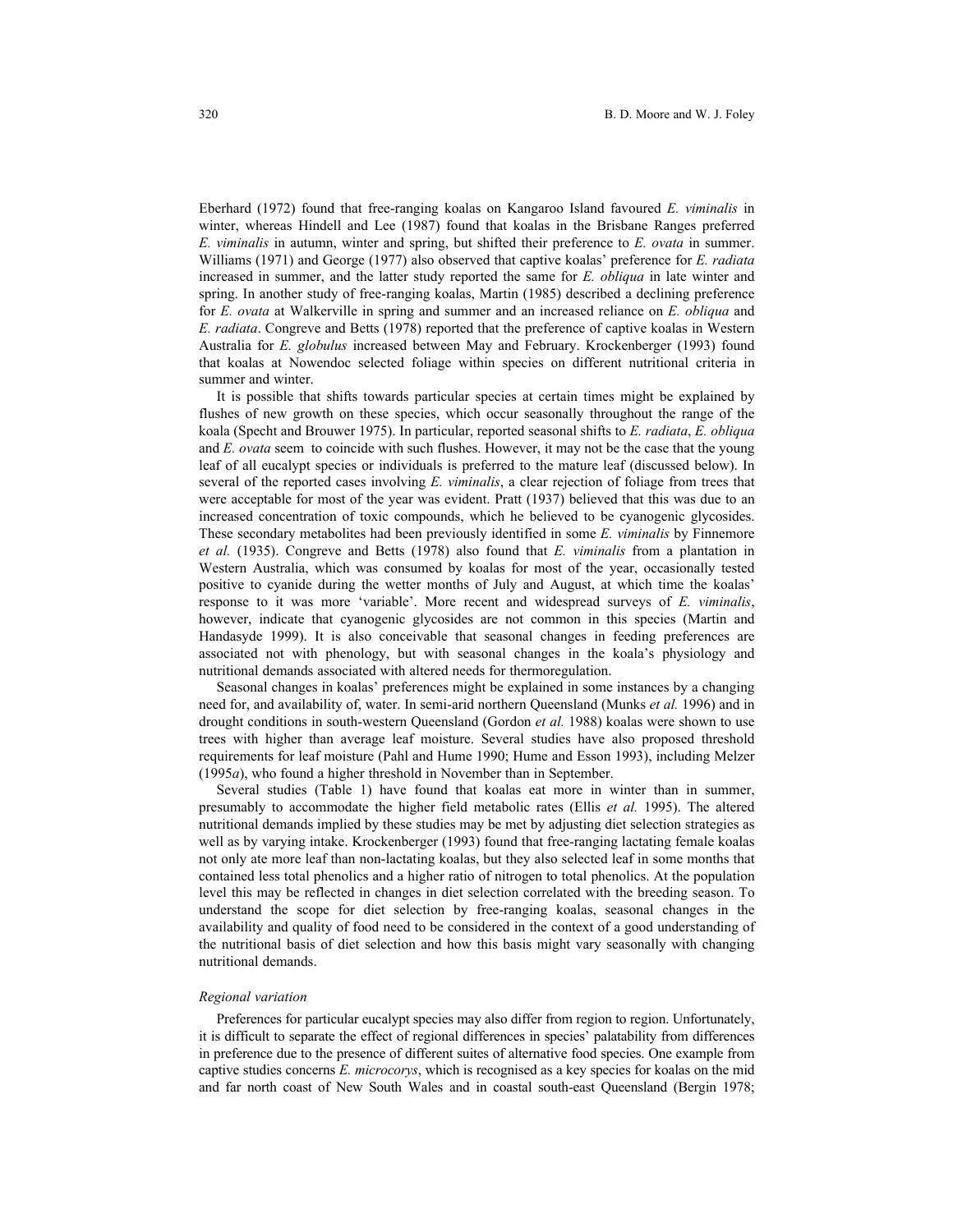Clarke 1980; U Nyo Tun 1993; Pahl 1996). Pahl and Hume (1990) offered four trees of *E. microcorys* to a group of captive koalas at Armidale and found it to be among the least preferred of 18 eucalypt species from the Northern Tablelands of New South Wales. The koalas came from French Island in Victoria and had previously encountered only one of the eucalypt species in this study, yet rapidly formed strong preferences for several new species. Therefore, novelty alone would not seem to explain the koalas' rejection of *E. microcorys*.

Although many studies in Victoria have found *E. viminalis* to be highly preferred (Lithgow 1980; Hindell 1984; Menkhorst 1995), Hindell *et al.* (1985) reported that certain koalas on Phillip Island were consistently found in *E. globulus*, despite the nearby presence of *E. viminalis*. When these koalas were taken into captivity, they still preferred *E. globulus* to *E. viminalis* (the source of this leaf was not stated). In a more recent study at an adjacent site containing *E. globulus*, *E. ovata* and *E. viminalis*, Bednarik (1996) found that all individual koalas that showed significant preferences for a tree species showed that preference for *E. globulus*.

Martin (1985) found that *E. radiata* showed no evidence of being browsed and was rarely occupied by koalas at Walkerville, Victoria, even while the resident koalas were defoliating their preferred tree species, causing them to disperse or suffer loss of condition and fecundity and increased mortality. However, this species was used by koalas in proportion to its abundance in Krockenberger's (1993) study in north-eastern New South Wales, accounting for 14% of observed tree use. It also accounted for 6% of sightings in Victoria during the 1985–87 National Koala Survey (Phillips 1990).

These regional differences may be due to varying nutrient concentrations and/or to qualitative or quantitative variation in the defensive compounds present in some eucalypt species throughout their geographic range. It is also possible that koalas in different parts of their range may have quite different responses to local environmental conditions and to local eucalypts. Some morphological differences between southern and northern koalas are obvious (Martin and Handasyde 1999), but there may also be differences in their nutritional needs and in their capacity to tolerate plant secondary metabolites. Studies in common ringtail possums (*Pseudocheirus peregrinus*) by Lawler *et al.* (1998*b*) showed that there were differences between northern and southern populations in their tolerance of purified jensenone (a secondary metabolite of *Eucalyptus* with a known antifeedant effect) incorporated into an artificial diet. Observed differences in the preferences of individual koalas (Hindell *et al.* 1985; Hindell and Lee 1988) for particular tree species suggests that preferences could vary in a similar fashion between regions. Although we do not understand the aspects of koala physiology that might vary in such a way to explain these regional differences, some aspects of leaf chemistry that influence leaf palatability are understood (discussed below) and currently offer the most promising avenue for investigating their cause.

## *Intraspecific variation*

Numerous studies have shown that koalas often prefer certain individual trees within a species (Fleay 1937; Eberhard 1978; Robbins and Russell 1978; Hindell *et al.* 1985; Hindell and Lee 1987). These preferences may be partly explained by structural attributes of the trees, as a number of studies have detected preferences for large trees (Hindell and Lee 1987; White 1994; Hasegawa 1995; Melzer 1995*a*; Lunney *et al.* 1996). As koalas establish home ranges comprising certain individual 'home range trees' (Mitchell 1990*a*) the preference for individual trees might also be explained in large part by a reluctance to use unfamiliar trees. However, evidence that captive koalas also show preferences for foliage from individual trees within many species (Williams 1971; Pahl and Hume 1990; Lawler *et al.* 1998*a*, see Table 1) suggests that leaf composition also plays a role. Lawler *et al.* (2000) also found individual variation in the intake of *E. polyanthemos* and *E. sideroxylon* by captive common ringtail possums, suggesting that intraspecific variation is not an uncommon phenomenon.

Variation between individual trees within a species has been little considered in studies of foraging by koalas. Recent studies (reviewed below) that have considered intraspecific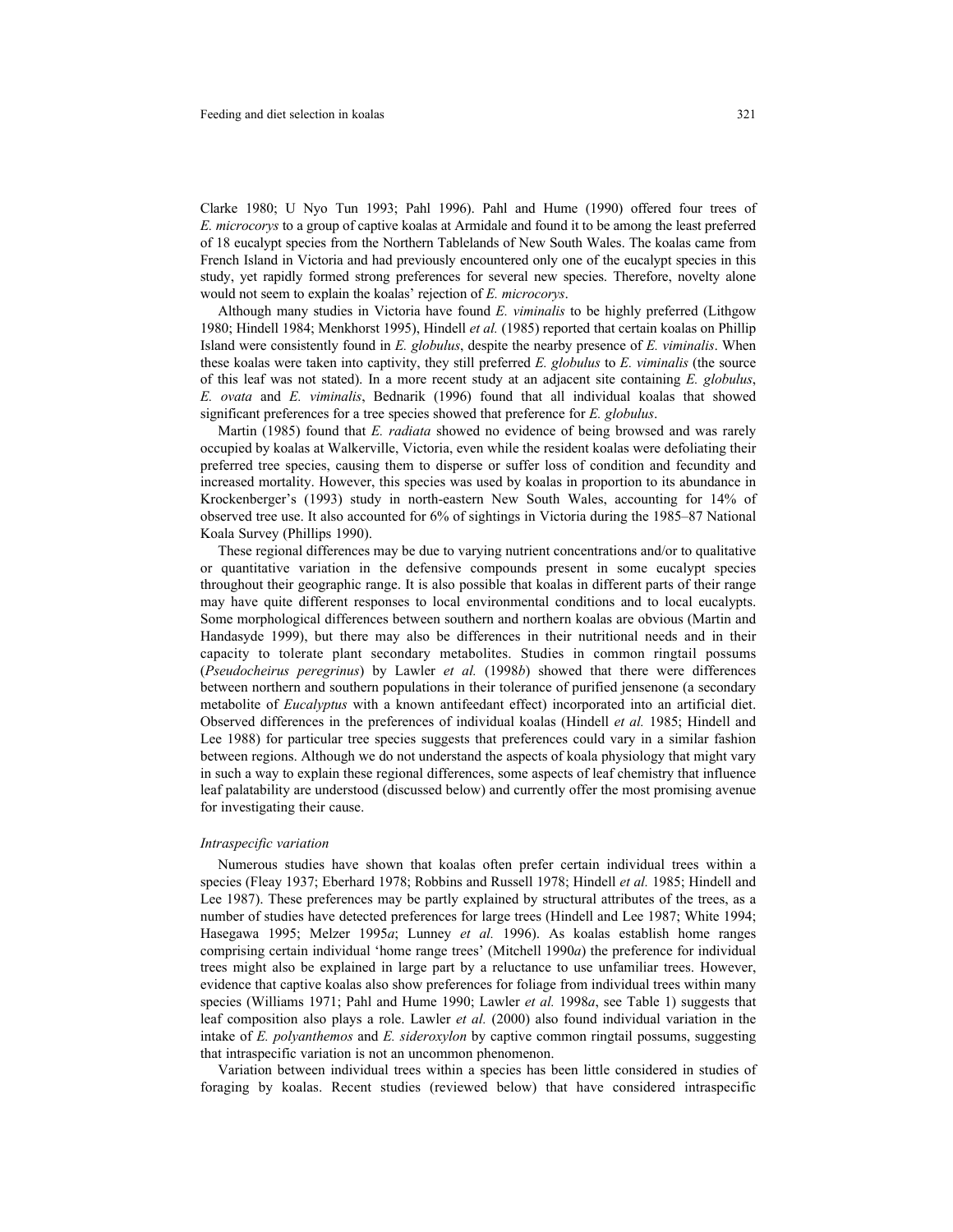variability have been able to demonstrate a strong chemical basis for food selection by marsupial folivores; between-tree variation in palatability therefore represents a major foraging challenge for koalas.

#### *The role of leaf age in diet selection*

Koalas do not only assess the quality of foliage at the scale of the individual tree. When feeding, koalas carefully assess individual branchlets before deciding whether to accept or reject them (Smith 1979*a*). One cause of varying palatability within trees is differences between young and old leaf: many authors have noted that koalas prefer young foliage when it is available (Fleay 1937; George 1977; Congreve and Betts 1978; Degabriele 1981; Ullrey *et al.* 1981*a*; Cork 1984; Hindell 1984; Pahl and Hume 1990) and hypotheses have been extended concerning the requirements of koalas for forests with mixtures of species in which at least one tree species will be producing new growth at most times of the year (Cork *et al.* 1990). The greater glider (*Petauroides volans*) and the common ringtail possum also generally prefer young foliage of *Eucalyptus* over older leaves (Pahl 1984, 1987; Henry 1985; Hume *et al.* 1996) although Thomson and Owen (1964) reported that the latter species did not eat the young foliage of eucalypts in their study. However, only one study has compared intake of young and old leaf from known individual trees, a necessary step if the effects of leaf age are to be separated from intraspecific variation. Pahl and Hume (1990) visually estimated the preferences shown by captive koalas for young and old foliage from individual trees of 18 species but only reported average preference indices obtained from four trees for each species. They concluded that, for each of the 14 species eaten by koalas, young leaf was preferred but the strength of this preference was not quantified.

Despite the number of reports listed above, a preference for young leaves may not be universal for all trees. Pratt (1937) observed that koalas rejected the young leaves of juvenile trees, especially of *E. viminalis*, and Hindell (1984) reported that although koalas preferentially consume young foliage at the start of a feeding bout they then go on to consume large amounts of older leaf. The only study of the long-term contribution of young and old leaf to koala diet is that of U Nyo Tun (1993). By analysing faecal leaf cuticle fragments, he found that young foliage accounted for 5–35% of the diet of four rehabilitated koalas, but mature foliage accounted for the greater part: 50–90% over a 12-month period. An important point made by Hindell *et al.* (1985) is that while captive koalas are often presented with bunched foliage bearing large proportions of young leaf, the equivalent leaf may not be so readily available to free-ranging koalas when it is dispersed throughout the canopy of a tree.

There is no clear reason why koalas should select younger rather than older leaves of *Eucalyptus*. Although younger leaves generally contain more nitrogen and water and less fibre than mature leaves, they also have higher concentrations of total phenolics (Cork and Pahl 1984; Hume and Esson 1993; Hume *et al.* 1996; Krockenberger *et al.* 1998). The contrast in oil yield between young and mature leaves varies in both the direction and extent of the differences, both between species and between individual trees within a population (Boland *et al.* 1991). The relative concentrations of a specific group of phenolic compounds, the formyl phloroglucinol compounds, or FPCs (discussed below) in young and old leaf is unknown. So although young leaves may contain greater concentrations of macronutrients than older leaves, the young leaf of certain species or individual trees, particularly those that are already highly defended, may contain toxins at concentrations too high for koalas to tolerate, while the leaves of other trees may be less defended.

An appreciation of the context in which younger leaf is preferred by koalas is important if we are to understand the quality and quantity of foliage available to koalas in their natural environment. This will be achieved only when quantitative measures are made of the relative intake of young and old foliage from known trees and related to appropriate measures of leaf composition.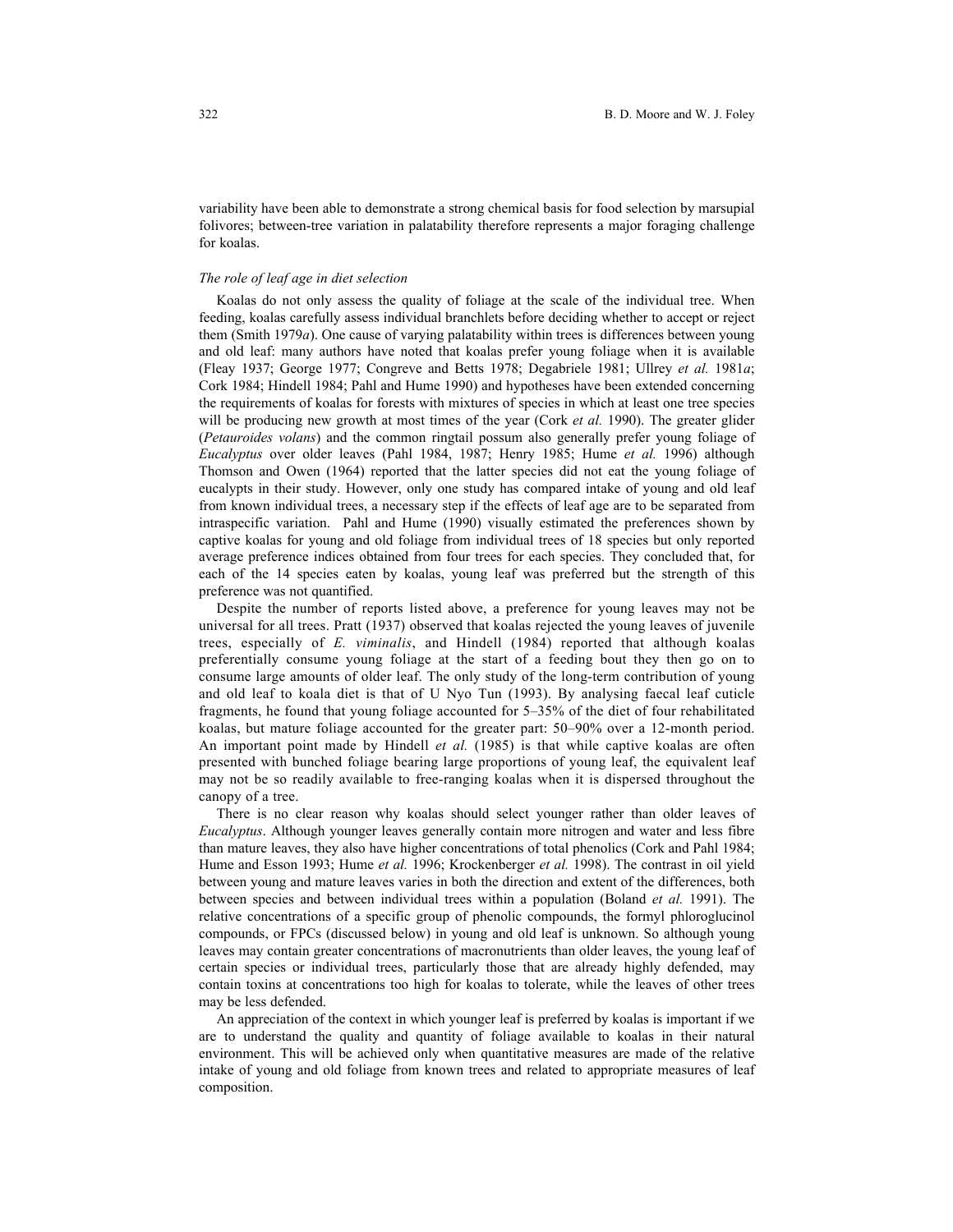#### **Using a formal framework to understand diet selection**

Five models have emerged that attempt to provide a framework to diet selection in herbivores (Provenza and Balph 1990). We will outline each of these models, review their previous application to diet selection by koalas and discuss their potential to provide a framework that will allow interpretation of existing data on diet selection by koalas and contribute to the collection of more appropriate data in the future.

## *Model 1: Euphagia*

Euphagia describes an animal's innate ability to taste and smell specific nutrients and toxins in food. Although it has often been assumed (e.g. Betts 1978; Smith 1979*a*) that koalas select their diet on the basis of olfactory cues, the existence of an innate ability to discriminate between positive and negative cues is not recognised. The main weakness of this explanatory model is that the only established innate hungers are for sodium and calcium (Krieckhaus and Wolf 1968; Coldwell and Tordoff 1993, 1996), and although euphagia could conceivably explain the observed ingestion of soil and gravel by koalas (Bolliger 1962; Smith 1979*a*) it fails as a general explanation of diet selection. If water is considered to be a nutrient, however, an innate thirst drive (Zabik *et al.* 1993) could explain the selection of leaves above a moisture threshold when free water is not available.

# *Model 2: Hedyphagia*

This explanation proposes that animals obtain a nutritious diet by selecting only vegetation that is 'pleasing' to the senses, based on the assumption that natural selection has caused nutritious compounds to taste good and toxic compounds to taste bad. The main weakness of this theory is that it offers no role for the post-ingestive consequences of food, although there is significant evidence that animals discriminate between foods on the basis of previous negative or positive experiences with particular flavours (Launchbaugh and Provenza 1993). It has been shown that post-ingestive consequences are associated with a group of secondary metabolites of *Eucalyptus* known as the formylated phloroglucinol derivatives or FPCs (Lawler *et al.* 1998*b*) and that these can play an important role in diet selection by common ringtail possums and common brushtail possums (*Trichosurus vulpecula*) (Lawler *et al.* 1999, discussed below).

## *Model 3: Body morphology and size*

Another group of explanations of diet selection is based around the physiological and allometric constraints imposed by an animal's morphology and size, and it is these types of theories that have been most widely called upon to explain the koala's dietary niche. General allometric principles suggest that an animal the size of the koala should face severe difficulties surviving on a diet as high in fibre and low in nitrogen as mature *Eucalyptus* foliage (Cork and Sanson 1990; Cork and Foley 1991). It might be expected then that natural selection should favour larger size for the koala, yet the scope for this is limited by the animal's need for mobility in the treetops. As a result, a range of metabolic and physiological adaptations have evolved to allow the koala (and other smaller marsupial folivores such as the greater glider and ringtail possum) to cope with a diet of *Eucalyptus*, and the variation in body size between koalas in Queensland (females 5.1 kg, males 6.5 kg) and Victoria (females 8.5 kg, males 12.0 kg) (Strahan 1995) suggests that these adaptations provide considerable evolutionary plasticity within this body-size constraint.

The koala has numerous adaptations that allow it to cope with its poor-quality diet (Cork and Sanson 1990), including extremely low energy requirements, a specialised dentition, and a mechanism allowing the separation of small and large leaf particles in the digesta, which facilitates the rapid passage of large fibrous particles and the prolonged retention of smaller particles in the highly developed caecum and proximal colon. These adaptations are also developed to varying extents in the greater glider, and the ringtail and brushtail possums (Cork and Foley 1997).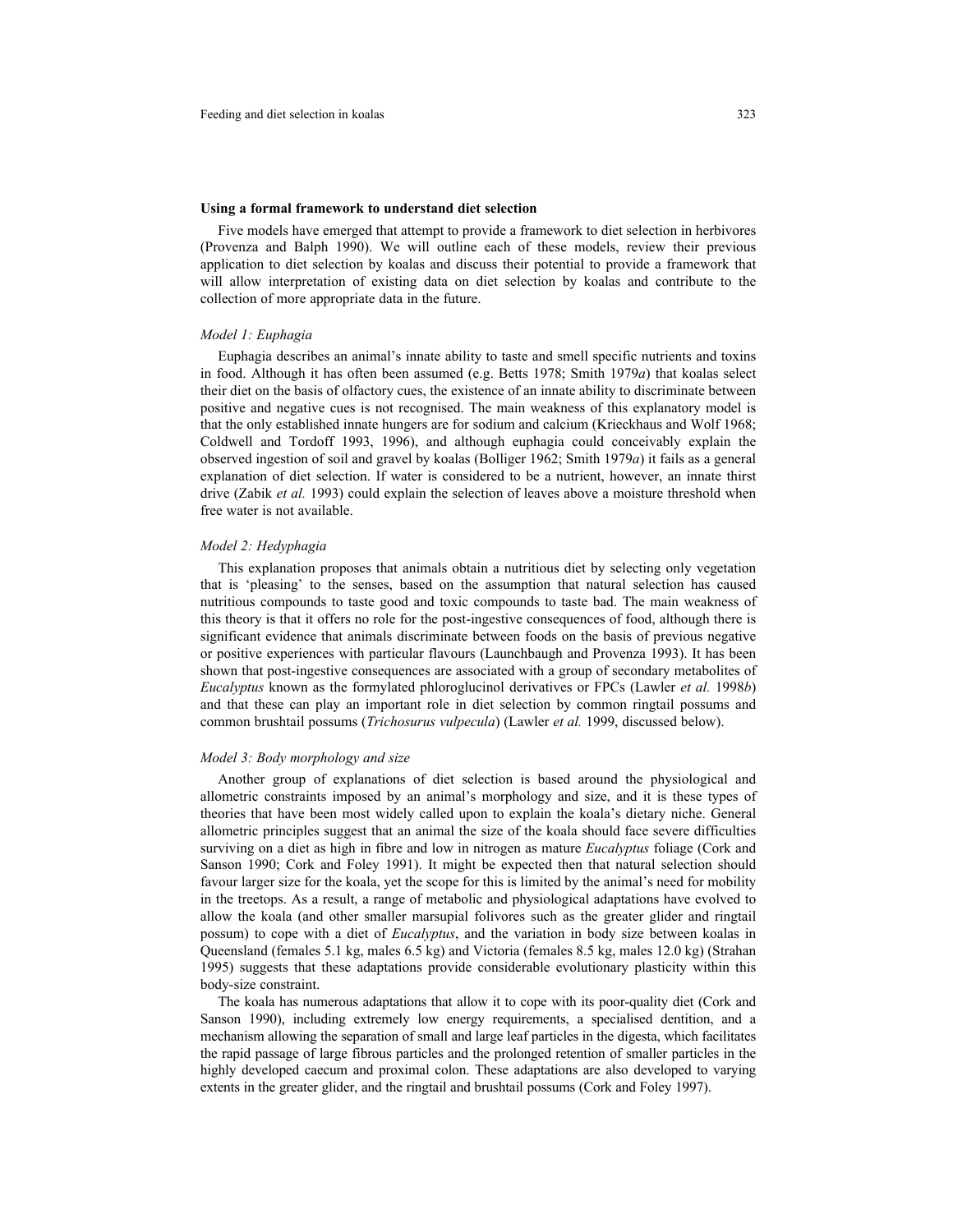The importance of the koala's size, morphology and physiology has been investigated by many studies (Cork and Sanson 1990) that have attempted to provide explanations for how koalas cope with the challenges presented by their diet, and how the constraints under which they operate differ from those faced by other marsupial folivores of *Eucalyptus*. For example, ringtail possums are able to selectively remove mesophyll and palisade cells from between the highly fibrous midrib and lateral veins of leaves, but, because of their larger mouth, koalas must ingest entire leaves (Cork and Sanson 1990). This sort of explanation can often account for broad trends in diet selection between taxa, even to the level of species, but it tends to ignore the differences in diet selection between individual animals, such as instances where individual koalas show different preferences for particular trees. This sort of variation might be explained by individual variation in morphophysiology and neurology and by taking into account behavioural attributes of animals. This latter factor provides the focus for the next explanation of diet selection.

## *Model 4: Learning through foraging consequences*

This explanation of diet selection assumes that animals are capable of learning to distinguish good food from bad on the basis of the positive and negative consequences associated with each, and has been reviewed extensively (Provenza 1995; Provenza *et al.* 1996, 1998). It proposes a detailed mechanism used by animals to address all the foraging challenges they face and explains differences between individual animals. Because of its detailed mechanistic nature, however, and the failure until recently to identify those components of eucalypt leaf that are most important in diet selection, it has not featured as a common explanation for diet selection by koalas. Clarke (1980) did propose that koalas' selectivity could be explained by their 'avoiding substances which previously they have associated with undesirable digestive experiences', but did not identify these substances.

A concept central to the learning model is the development of conditioned food aversions. These develop when animals learn to avoid a particular food because of an association between that food's sight, taste or odour and nauseous feedback (Provenza 1995; Provenza *et al*. 1996, 1998). This process does not depend on memory of the feedback event, but does require stimulation of the emetic (nausea) system. Many animals also appear capable of developing conditioned food preferences in a similar way. A conditioned food aversion has not been demonstrated in the koala, although it has been demonstrated (Lawler *et al.* 1998*b*) for two other folivores of *Eucalyptus*, the common ringtail possum and the common brushtail possum (discussed below). Conditioned food aversions associated with cyanide have also been reported in brushtail possums (O'Connor and Matthews 1995, 1997).

The learning model also accommodates a role for pre-ingestive experiences in the development of feeding preferences. Provenza and Balph (1990) list four types of pre-ingestive experience: *in utero* (which is probably less significant for marsupials than for eutherians); mother's milk; social; and individual trial and error. Another type that might affect koalas is pap feeding. Social pre-ingestive experiences include cases where young animals select foods that the mother eats. Such interactions are obvious in the koala as juveniles begin to eat leaf while riding on their mothers' backs. (Smith 1979*b*). Another example of a social interaction that potentially influences diet selection involves individual koalas using scent to identify particular trees upon which conspecifics feed. Koalas often pause to sniff the base or trunk of a tree (Eberhard 1972; Sharpe 1980; Russell 1985; Mitchell 1990*b*) and will scent-mark trees with urine (Mitchell 1990*b*) or, in the case of males, scent from a sternal gland (Sharpe 1980; Mitchell 1990*b*). This behaviour may make an environment more familiar for resident animals and, incidentally, allow koalas foraging in an unfamiliar environment to identify suitable feeding trees. Urine could potentially even provide olfactory information about the chemistry of a particular tree, as terpene metabolites are excreted in the urine (McLean and Foley 1997). Most significantly, though, by becoming familiar with their environment, koalas can overcome the challenges posed by temporal and spatial variation in the quality and quantity of foliage and avoid foraging in unfamiliar environments.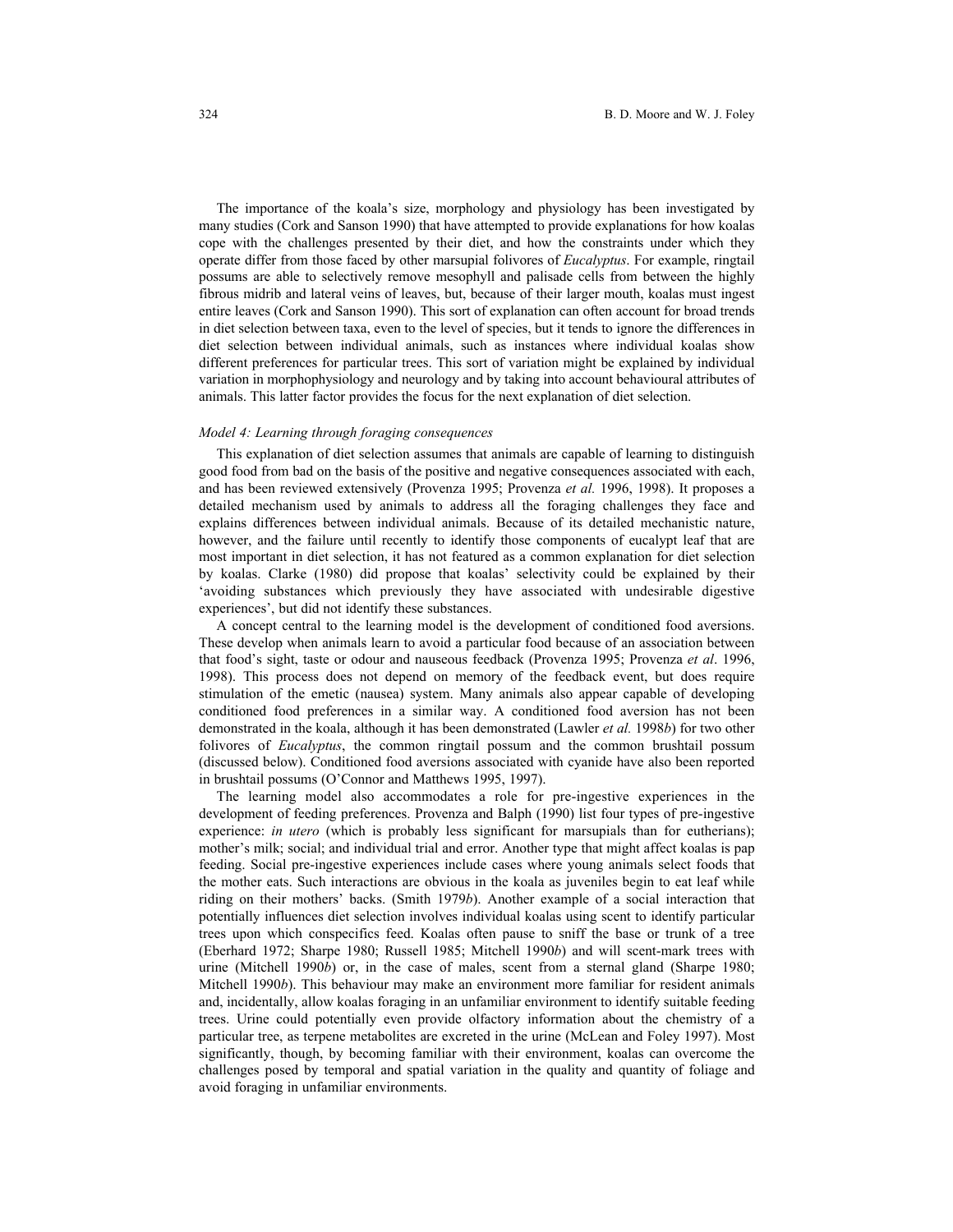Because conditioned food aversions and preferences are dynamic, a koala can cope with unfamiliar foraging environments and with spatial and temporal variation in the quality of foliage by detecting changes in the concentrations of flavours in leaf from familiar food sources and by cautiously sampling novel foods (Clarke 1980). The learning model is also the only explanation that explicitly addresses individual variation in dietary preferences.

# *Model 5: Optimal foraging theory*

The final explanation of diet selection presented by Provenza and Balph (1990) is optimal foraging theory (reviewed by Stephens and Krebs 1986). Optimal foraging theory assumes that animals forage in a way that will maximise nutritional gain per unit foraging cost and attempts to predict an optimal foraging strategy. However, the theory does not try to explain any underlying causal mechanisms. These models can take various forms, depending on the assumptions made concerning the currency being optimised (e.g. energy or nutrient gain, time minimisation), the types of decisions made by foragers (e.g. which dietary items to consume, how long to remain at a foraging location), and the constraints under which a foraging animal must operate (e.g. thresholds for the ingestion of particular nutrients or toxins, gut capacity). An optimal foraging model has not been applied to koalas although the questions of which nutrients koalas might attempt to maximise and of the nutritional constraints affecting them have been the subject of numerous studies reviewed here. Provenza and Balph (1990) concluded that this explanation is not well suited for determining whether or not diet choice is influenced by the nutritional composition of dietary items.

#### **What influences diet selection?**

All of the above models attempt to explain how koalas select good-quality food; however, most studies to date have been more concerned with determining the chemical characteristics that determine this. These have focussed both on the nutritive properties of *Eucalyptus* foliage and the role of putative toxins or anti-nutritional components. Most early discussions of the role of leaf chemistry in diet selection by koalas centred on the essential oils (e.g. Sutton 1934; Fleay 1937; Pratt 1937). Betts (1978) found a weak negative correlation between sesquiterpene content and koala preference for the leaf of *E. globulus*, but neither Southwell (1978) nor Eberhard (1978) found any relationship between feeding preferences and oil yield or composition. More recently, Hume and Esson (1993) reported that preferred foliage in their study had a higher proportion of volatile monoterpenes and a lower proportion of sequiterpenes, and met or exceeded a threshold concentration of total essential oils (2% of dry matter). Ullrey *et al.* (1981*a*) reported that preferred koala browse had higher concentrations of crude protein (and hence nitrogen), phosphorus and potassium and lower concentrations of fibre, gross energy, calcium, iron, selenium and a crude ether extract (which contained the essential oils and any other lipophilic components).

Leaf moisture thresholds of 55% and 65% have been proposed by Hume and Esson (1993) and Pahl and Hume (1990), respectively, whereas Melzer (1995*b*) identified two separate thresholds – 63% in November and 51% in September. Ellis *et al.* (1995) found that as water requirements of koalas in central Queensland increased in summer, the leaf moisture content of their food, and hence their water influx, increased correspondingly. Nonetheless, where free water is readily available, for example as dew, leaf moisture is probably of little consequence for diet selection.

Thresholds should be used cautiously to describe the properties of good koala food. As shown above, leaf moisture thresholds change with the demands of thermoregulation and cannot be applied to all eucalypt foliage under all circumstances. The same is true of thresholds of other nutrients – unless a broad range of tree species and individuals is considered, thresholds cannot be considered to be universal. For example, the essential oil threshold identified for the species used in Hume and Esson's (1993) study obviously does not hold for a great many other species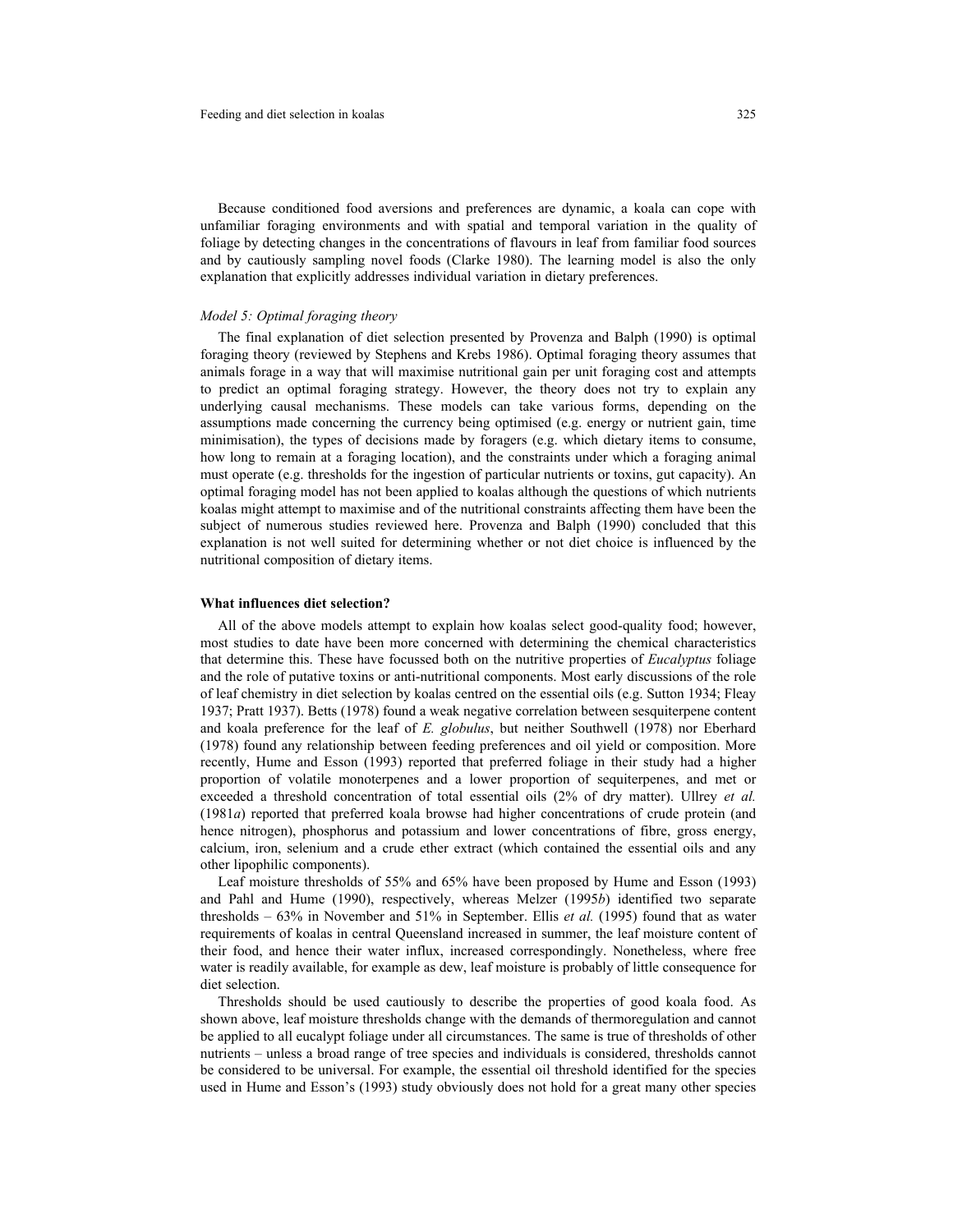(e.g. *E. ovata*: Lawler *et al.* 1998*a*) that have very low total essential oil contents but are nonetheless favoured by koalas.

Leaf sugars are yet another group of leaf constituents that have been investigated for their possible role in diet choice of koalas. Osawa (1993) found that of those eucalypt species offered to captive koalas in Japan, those most preferred contained monosaccharides, but not di- and trisaccharides. However, he failed to find a significant correlation between sugar content and dietary preference.

#### *Nitrogen*

Largely on the basis of the findings of Ullrey *et al.* (1981*a*), Degabriele (1981; 1983) proposed that nitrogen was the major limiting influence on the abundance of the koala and that koalas select for low fibre content, which is usually correlated with high foliar nitrogen levels. Hume and Esson (1993) also found that the foliage preferred by koalas in their study had higher ratios of nitrogen to fibre and to condensed tannins, whereas Pahl and Hume (1990) reported a threshold of 1.8% for nitrogen, above which leaf was accepted by captive koalas. However, Cork (1986) found that koalas were capable of maintaining positive nitrogen balance on foliage containing as little as 1.1% total nitrogen, and estimated that the critical value was closer to 1.0%. As a result, it has been proposed that the concentration of nitrogen itself in most eucalypt foliage should not pose major problems (Cork and Sanson 1990; Cork and Catling 1996).

Regardless, published values suggest that low foliar nitrogen concentrations might exclude koalas from many areas. Mean values for 14 of 33 species sampled by Braithwaite *et al.* (1983) in the Eden woodchip concession area fell below Cork's 1.0% threshold (the lowest was 0.69%) and several studies with captive animals have reported low nitrogen values too (e.g.  $0.94\%$  and 0.82% in *E. polyanthemos* and *E. punctata*: Ullrey *et al.* 1981*a*; 0.92% in *E. punctata*: Harrop and Degabriele 1976; 0.83% in *E. caliginosa*: Pahl and Hume 1990). Hume *et al.* (1996) found that mean nitrogen values for *E. haemastoma* and *E. punctata* at Manly Dam were 0.74% and 1.00% in summer and 0.97% and 1.09% in winter – it would seem that many trees at a site like this would not provide suitable browse for koalas if the threshold values identified are accurate. In contrast, foliar nitrogen concentrations in areas used by free-ranging koalas are considerably greater than 1.0% (e.g. Nagy and Martin 1985; Krockenberger 1993; Bednarik 1996). It seems plausible, then, that a nitrogen threshold might have a valuable role to play in a hierarchical model of koala diet selection – if foliage is deficient in nitrogen, then it will be unable to sustain a herbivore regardless of the concentration of anti-nutrients or toxins present.

The stage at which nitrogen concentrations might affect koalas' assessment of the nutritional quality of leaf is not clear. There is no evidence that koalas can directly sense nitrogen concentrations before ingesting leaf, so euphagia can be rejected as an explanation. If nitrogen concentration is important to diet selection, koalas presumably (i) select leaf on another basis such as its secondary chemistry and then receive post-ingestive feedback about nitrogen, (ii) use a 'rule of thumb' such as 'always select young leaf from these species' to consistently select the highest nitrogen foliage available, or (iii) use another leaf property that is correlated with nitrogen concentration (such as fibre or a secondary compound) to indicate whether nitrogen levels are adequate.

In a broader, landscape-scale study, Braithwaite *et al.* (1983) found that threshold foliage concentrations of nitrogen, as well as phosphorus and potassium, could be used to identify eucalypt communities that can support viable populations of arboreal marsupials, including the koala (although great variation exists in population densities found in communities above this threshold). Although this study was successful at predicting landscape-scale trends, it does not necessarily follow that nitrogen concentrations determine diet selection at the scale of the leaf. The approach taken by this study was to calculate mean macronutrient concentrations from up to  $22$  (mean  $= 7$ ) individual trees for each species and to multiply these by the proportion of tree basal area attributable to each species at each site. The sum of these values provided an estimate of mean macronutrient concentration for the site. Unfortunately, this approach does not consider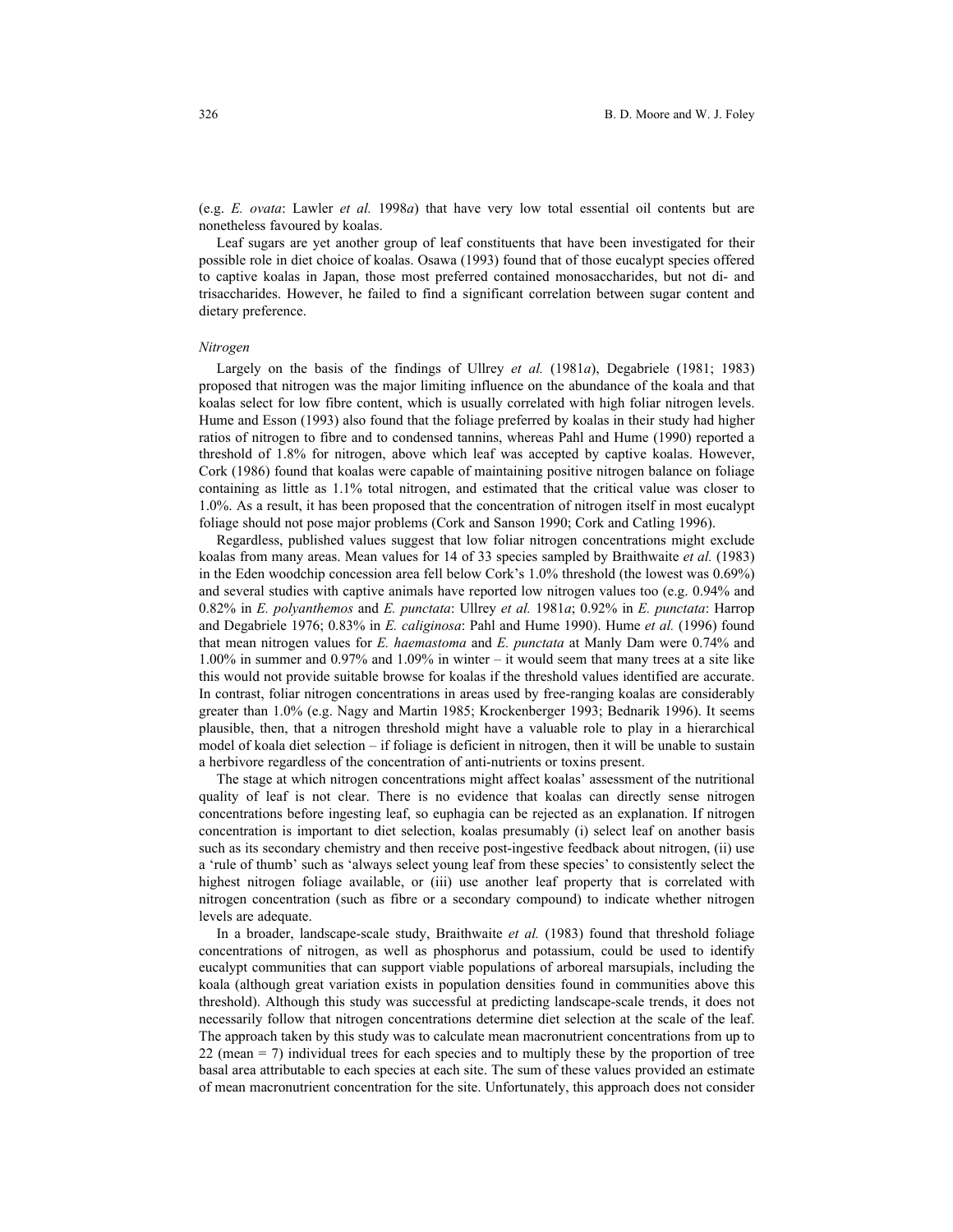intraspecific variation in foliar constituents, which may occur within and between sites. Macronutrient estimates for each site represent what a folivorous marsupial would encounter if feeding randomly (Cork 1992), yet several studies (discussed above) have shown that koalas and other marsupial folivores of *Eucalyptus* are selective at several levels, including tree species, the individual tree and leaf age class. Even in situations where the estimate of foliar nitrogen for a community falls below certain threshold levels, certain species or trees in the community might meet or exceed that concentration and provide adequate foraging opportunities if koalas adopt an optimal foraging model allowing them to maximise nitrogen intake.

Cork (1992) and Cork and Catling (1996) proposed that a ratio of nitrogen to total phenolics should provide a better measure of leaf quality than nitrogen alone, as the quality of a foliage diet depends on the balance of the nutrients it provides and the costs associated with coping with its secondary metabolites. Using the dataset of Braithwaite *et al.* (1983), Cork (1992) found that this ratio could also identify those patches of forest used by most arboreal mammals, although it did not improve markedly on the results based on nitrogen alone. This result may also be explained by the failure of the sampling technique to consider intraspecific variation, as concentrations of certain phenolics show considerably greater variation both between and within species than do amounts of nutrients (discussed below).

## *The role of formylated phloroglucinol compounds (FPCs)*

None of the studies mentioned above identified a single factor that can consistently predict koala leaf preference either across eucalypt species or between individual trees within a species. A series of recent studies with different approaches has been more successful in determining the chemical characteristics that affect the quality of foliage as koala food.

Pass *et al.* (1998) used a process of bioassay-guided fractionation of extracts from browsing susceptible and resistant individuals of *E. ovata* to identify Macrocarpal G, a formylated phloroglucinol derivative (FPC), as the specific compound responsible for resistance to herbivory by the common ringtail possum. Lawler *et al.* (1998*a*) subsequently investigated the role of this (and related compounds) in determining the acceptability of foliage of *E. ovata* and *E. viminalis* to koalas and ringtail possums. They measured intake of foliage from individual trees in nochoice experiments, and related intake to several measures of leaf chemistry, including FPC concentration. That study showed that variation in intake was closely correlated with the concentrations both of FPCs and 1,8-cineole. Lawler *et al.* (1998*b*) showed that another FPC, jensenone, acts by triggering an emetic response. Lawler *et al.* (1999) subsequently demonstrated and manipulated a dose-dependent conditioned food aversion in these species, where the animals associated the concentration of the terpene cineole in their diet with the post-ingestive effects of jensenone. As terpenes and FPCs are common in the foliage of so many eucalypt species eaten by koalas, and their concentrations have been shown to be correlated in several species (Lawler *et al.* 1998*a*, 2000), it seems that the 'learning through foraging consequences' model of diet selection may provide a useful framework for understanding koala feeding.

The key to these studies' success in identifying the role of FPCs was the focus on variation between individual trees and the measurement of a specific chemical rather than broad groups of chemicals, such as 'terpenes' or 'tannins', which comprise multiple components of varying structure and potency as potential antifeedants (e.g. Zucker 1983). Their antifeedant effect had not been detected previously because the standard assays used to measure 'total phenolics' use polar solvents, which do not extract non-polar phenolics such as the FPCs (Lawler *et al.* 2000).

As FPCs have been identified in a large number of eucalypts (Takasaki *et al.* 1994; Ghisalberti 1996; Lawler 1998; Eschler *et al.* in press) it seems possible that they may be a major determinant of diet selection by koalas. Importantly, however, FPCs have not been identified to date in eucalypts of the informal subgenus *Monocalyptus*, which includes species known to be eaten by koalas, such as *E. obliqua*, *E. pauciflora*, *E. dives*, *E. macrorhyncha* and *E. radiata* (Eschler *et al.* in press). This suggests that other unknown factors may influence diet selection by koalas within this group.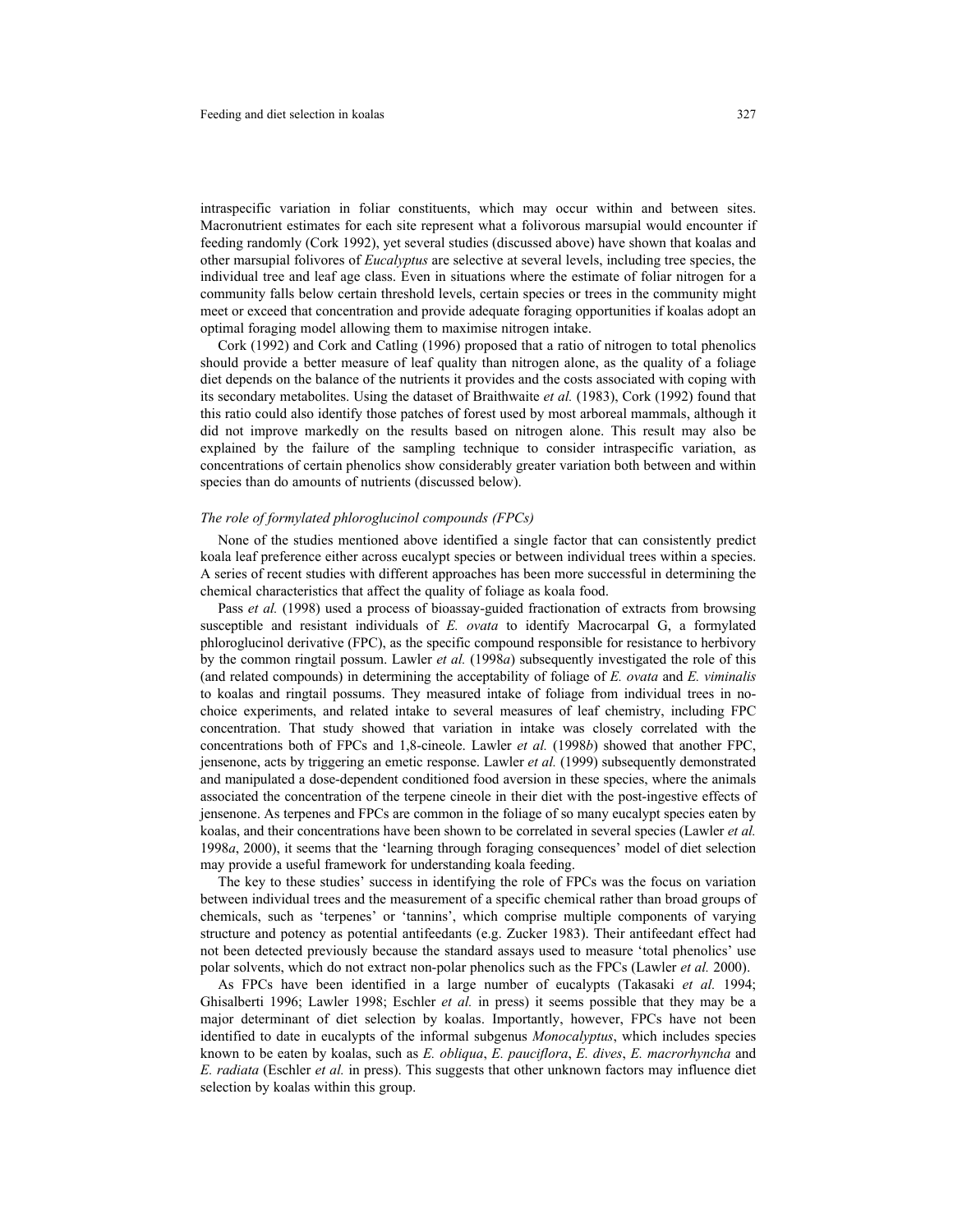#### **Incorporating an understanding of 'good koala food' into models of koala habitat**

The question 'what makes good koala food?' is important because food quality is argued to be a key determinant of the quality of koala habitat (Norton and Neave 1990; Melzer and Houston 1997). Nonetheless, it is not the only factor that influences habitat quality for koalas. Once we understand the nutritional basis of diet selection by koalas, we can begin to investigate other factors, including social factors and the availability and quality of food in space and time. We can also begin to tackle the question of how the nutritional properties of a forest can be determined at a landscape scale.

## *How do koalas respond to variation in their food resource?*

When we consider how koala habitat varies at different scales – most particularly between individual trees, but also between young and old leaves, between species, between regions and temporally between seasons – many new questions arise. Is nutritional quality the primary reason that koalas use particular trees? Will koalas use only the most palatable trees in an area, or are trees equally favoured as long as they meet threshold requirements? How do weather, season, the age of the koala, the lactational status of the koala and so on affect the dietary needs and tolerance of koalas, and the quality of koala habitat? By considering seasonal variation at the scale of the individual tree, we can ascertain whether palatable and unpalatable trees respond differently to seasonal changes in conditions and how the availability of koala food is affected. We can also begin to consider how other factors, such as tree shape and size, and location of a tree in an animal's home range influences tree use. What effect does the social structure of a koala population have upon the use of individual trees? And, crucially, how does the spatial distribution of suitable koala food trees in a forest or woodland affect the habitat quality of a given area?

One can imagine many ways in which palatable and unpalatable trees might be distributed through a forest or woodland. Palatable trees might be clustered, they might be ordered along an environmental gradient, or they might be distributed randomly through the environment. In a preliminary study, Lawler *et al.* (2000) found palatability to be normally distributed amongst *E. polyanthemos* trees in an area of woodland near Queanbeyan, New South Wales, but did not identify any spatial pattern. The next step towards answering this question must involve a largerscale study incorporating environmental variables. Having described the environment in terms of its palatability, habitat use by koalas can be recorded and observed in that context.

Koalas inhabit environments that vary dramatically in environmental conditions and vegetation associations, from coastal Victoria to the arid zone of central Queensland (Martin and Handasyde 1999). They also exhibit great variation in population density and home-range size, the latter ranging from 39.2 ha for females and 86.5 ha for males in central Queensland (Melzer 1995*b*) to 1.2 ha for females and 1.7 ha for males on French Island (Mitchell 1990*a*). It is important that models of habitat quality do not just consider population density but also include a measure of long-term population stability/viability and the production of young that succeed in becoming established and reproducing (Norton and Neave 1990). In this way the individual roles of food quality and availability in determining koala carrying capacity, as opposed to habitat quality, can be identified. It may be the case that the number and density of suitable food trees available to koalas in an area dictates koala carrying capacity, but that the degree to which those trees exceed the minimal quality requirements for koala food determines these other attributes of habitat quality. Areas containing very high quality foliage might be vital as sources of dispersing animals to maintain populations in surrounding areas.

#### *Using nutritional factors to model koala habitat quality at the landscape scale.*

Ultimately, if we are to understand how the quality and availability of koala food affects the quality of habitat available to this species across its range we must develop a model of koala habitat that considers these factors at the landscape scale. This is especially important if this information is to assist conservation efforts. Obviously, it is not feasible to analyse the foliage of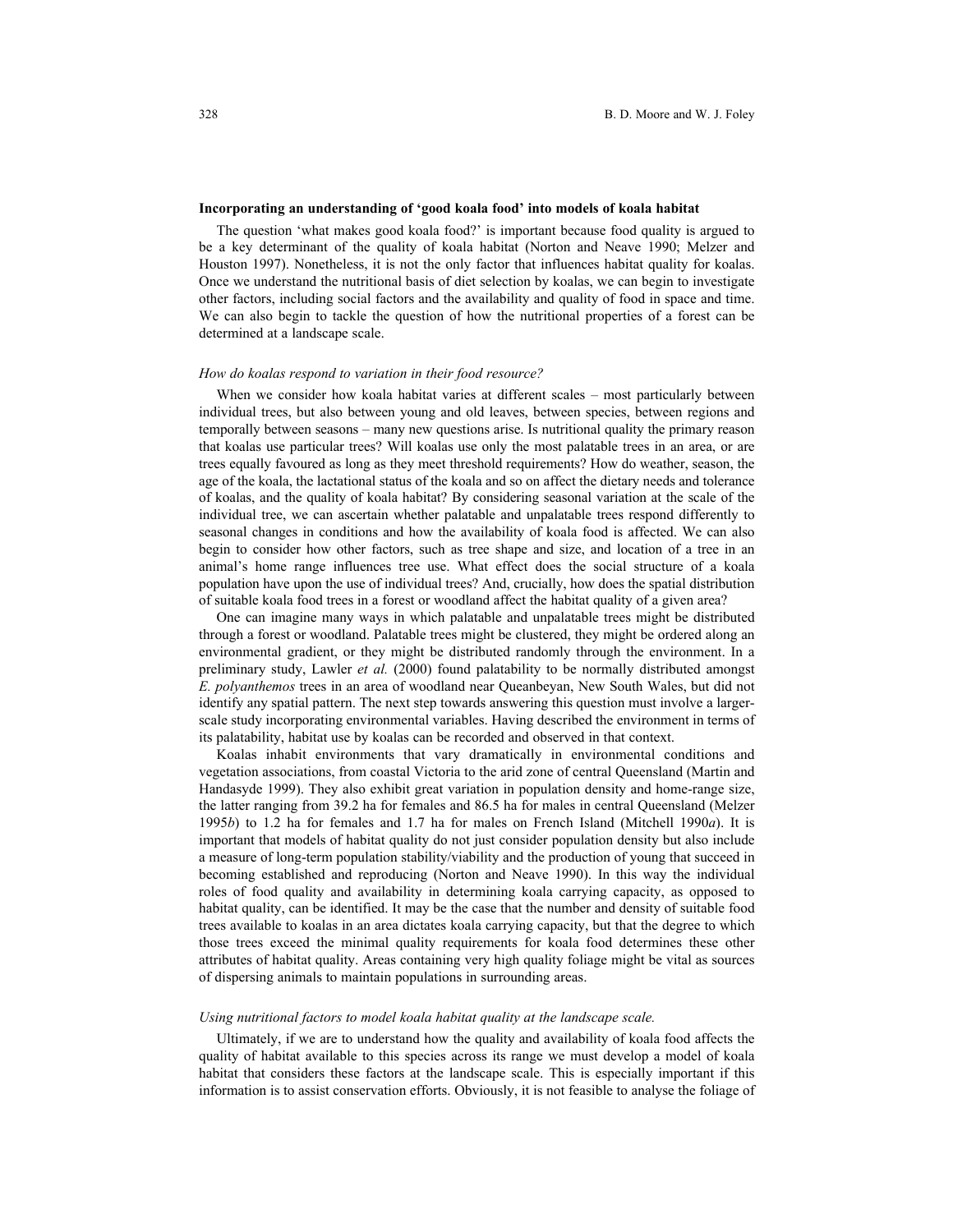every tree growing in potential koala habitat, so the challenge is to develop general rules that allow predictions about the extent of individual variation in *Eucalyptus* populations and the resulting quality of the habitat for koalas. These rules might be based upon environmental attributes such as topography, climate, abundance of particular eucalypt species, altitude, and fire and logging history – examples of these sorts of models are those of Braithwaite *et al.* (1984), Cork (1992) and Bennett *et al.* (1991). Alternatively, it may be the case that regional variation in habitat quality is more strongly influenced by the genetic makeup of eucalypt populations, which may be unrelated to environmental variables. Perhaps most likely, however, is a situation where both types of factors have a role to play in determining the value of an environment as koala habitat. Thus, there is a need for studies that incorporate between-tree variation at scales broad enough to resolve these issues and allow the development of rules or sampling procedures for predicting habitat quality. Once we have this level of understanding, recent developments in remote sensing offer hope that important nutritional parameters will be able to be measured directly over broad areas.

#### **Acknowledgments**

We thank Ivan Lawler and Ian Wallis for helpful discussions and Andrew Krockenberger and an anonymous referee for their comments on the manuscript.

## **References**

- Bednarik, R. G. F. (1996). Habitat use by koalas at the Koala Conservation Centre, Phillip Island. B.Sc.(Honours) Thesis, University of Melbourne.
- Bennett, A. F., Lumsden, L. F., Alexander, J. S. A., Duncan, P. E., Johnson, P. G., Robertson, P., and Silveira, C. E. (1991). Habitat use by arboreal mammals along an environmental gradient in northeastern Victoria. *Wildlife Research* **18**, 125–146.
- Bergin, T. J. (Ed.) (1978). 'The Koala: Proceedings of the Taronga Symposium on Koala Biology, Management and Medicine.' (Zoological Parks Board of New South Wales: Sydney.)
- Betts, T. J. (1978). Koala acceptance of *Eucalyptus globulus* Labill. as food in relation to the proportion of sesquiterpenoids in the leaves. In 'The Koala: Proceedings of the Taronga Symposium on Koala Biology, Management and Medicine'. (Ed. T. J. Bergin.) pp. 75–85. (Zoological Parks Board of New South Wales: Sydney.)
- Boland, D. J., Brophy, J. J., and House, A. P. N. (1991). 'Eucalyptus Leaf Oils: Use, Chemistry, Distillation and Marketing.' (Inkata Press: Melbourne.)
- Bolliger, A. (1962). Gravel in the caecum of the koala (*Phascolarctos cinereus*). *Australian Journal of Science* **24**, 416–417.
- Braithwaite, L. W., Dudzinski, M. L., and Turner, J. (1983). Studies on the arboreal marsupial fauna of eucalypt forests being harvested for pulpwood at Eden, N.S.W. II. Relationship between the fauna density, richness and diversity, and measured variables of the habitat. *Australian Wildlife Research* **10**, 231–247.
- Braithwaite, L. W., Turner, J., and Kelly, J. (1984). Studies on the arboreal marsupial fauna of eucalypt forests being harvested for pulpwood at Eden, N.S.W. III. Relationships between faunal densities, eucalypt occurrence and foliage nutrients, and soil parent materials. *Australian Wildlife Research* **11**, 41–48.
- Clarke, J. S. (1980). The significance of koala feeding behaviour to relocation programmes. M.Sc. Thesis, University of New England, Armidale.
- Coldwell, S. E., and Tordoff, M. G. (1993). Latent learning about calcium and sodium. *American Journal of Physiology* **265**, 1480–1484.
- Coldwell, S. E., and Tordoff, M. G. (1996). Immediate acceptance of minerals and HCl by calcium-deprived rats – brief exposure tests. *American Journal of Physiology: Regulatory Integrative & Comparative Physiology* **40**, 17.
- Congreve, P., and Betts, T. J. (1978). *Eucalyptus* plantations and preferences as food for a colony of koalas in Western Australia. In 'The Koala: Proceedings of the Taronga Symposium on Koala Biology, Management and Medicine'. (Ed. T. J. Bergin.) pp. 97–105. (Zoological Parks Board of New South Wales: Sydney.)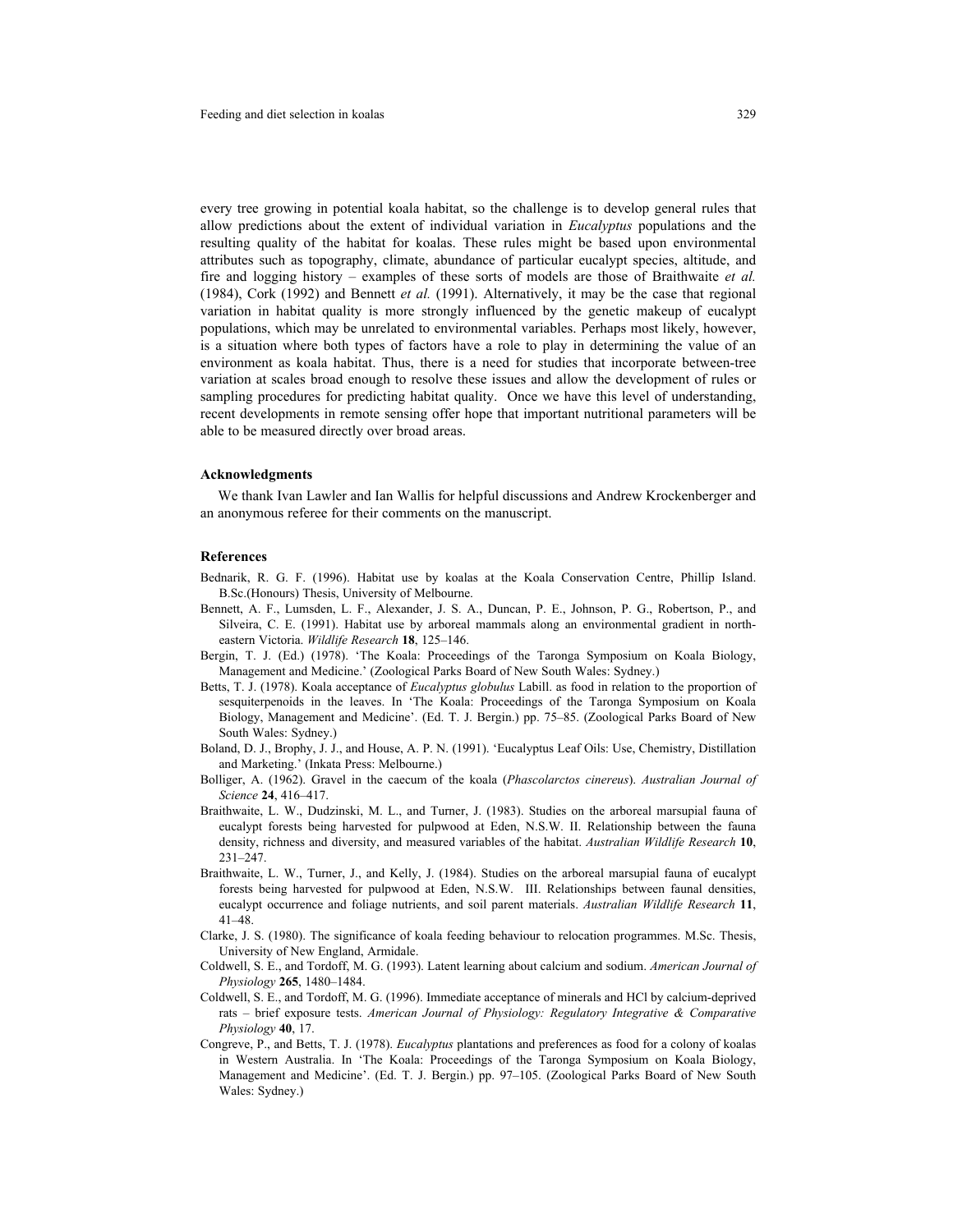- Cork, S. J. (1984). The utilisation of *Eucalyptus* foliage by arboreal marsupials. *Proceedings of the Nutrition Society of Australia* **9**, 88–97.
- Cork, S. J. (1986). Foliage of *Eucalyptus punctata* and the maintenance nitrogen requirements of koalas, *Phascolarctos cinereus*. *Australian Journal of Zoology* **34**, 17–23.
- Cork, S. J. (1992). Polyphenols and the distribution of arboreal, folivorous marsupials in *Eucalyptus* forests of Australia. In 'Plant Polyphenols: Synthesis, Properties, Significance'. (Eds R. W. Hemingway and P. E. Laks.) pp. 653–663. (Plenum Press: New York.)
- Cork, S. J., and Catling, P. C. (1996). Modelling distributions of arboreal and ground-dwelling mammals in relation to climate, nutrients, plant chemical defences and vegetation structure in the eucalypt forests of southeastern Australia. *Forest Ecology & Management* **85**, 163–175.
- Cork, S. J., and Foley, W. J. (1991). Digestive and metabolic strategies of arboreal mammalian folivores in relation to chemical defenses in temperate and tropical forests. In 'Plant Defenses Against Mammalian Herbivory'. (Eds R. T. Palo and C. T. Robbins.) pp. 133–166. (CRC Press: Boca Raton.)
- Cork, S. J., and Foley, W. J. (1997). Digestive and metabolic adaptations of arboreal marsupials for dealing with plant antinutrients and toxins. In 'Marsupial Biology: Recent Research, New Perspectives'. (Eds N. R. Saunders and L. A. Hinds.) pp. 204–226. (University of New South Wales Press: Sydney.)
- Cork, S. J., and Pahl, L. (1984). The possible influence of nutritional factors on diet and habitat selection by the ringtail possum (*Pseudocheirus peregrinus*). In 'Possums and Gliders'. (Eds A. Smith and I. D. Hume.) pp. 269–276. (Surrey Beatty & Sons and Australian Mammal Society: Sydney.)
- Cork, S. J., and Sanson, G. D. (1990). Digestion and nutrition in the koala: a review. In 'Biology of the Koala'. (Eds A. K. Lee, K. A. Handasyde and G. D. Sanson.) pp. 129–144. (Surrey Beatty & Sons: Sydney.)
- Cork, S. J., Hume, I. D., and Dawson, T. J. (1983). Digestion and metabolism of a natural foliar diet (*Eucalyptus punctata*) by an arboreal marsupial, the koala (*Phascolarctos cinereus*). *Journal of Comparative Physiology B* **153**, 181–190.
- Cork, S. J., Margules, C. R., and Braithwaite, L. W. (1990). Implications of koala nutrition and the ecology of other arboreal marsupials in south-eastern New South Wales for the conservation management of koalas. In 'Koala Summit: Managing Koalas in New South Wales'. (Eds D. Lunney, C. A. Urquhart and P. Reed.) pp. 48–57. (New South Wales National Parks and Wildlife Service: Sydney.)
- Degabriele, R. (1981). A relative shortage of nitrogenous food in the ecology of the koala (*Phascolarctos cinereus*). *Australian Journal of Ecology* **6**, 139–141.
- Degabriele, R. (1983). Nitrogen and the koala (*Phascolarctos cinereus*): some indirect evidence. *Australian Journal of Ecology* **8**, 75–76.
- Eberhard, I. H. (1972). Ecology of the koala, *Phascolarctos cinereus* (Goldfuss), on Flinders Chase, Kangaroo Island. Ph.D. Thesis, University of Adelaide.
- Eberhard, I. H. (1978). Ecology of the koala, *Phascolarctos cinereus* (Goldfuss) Marsupialia: Phascolarctidae, in Australia. In 'The Ecology of Arboreal Folivores'. (Ed. G. G. Montgomery.) pp. 315–327. (Smithsonian Institution Press: Washington, DC.)
- Eberhard, I. H., McNamara, J., Pearse, R. J., and Southwell, I. A. (1975). Ingestion and excretion of *Eucalyptus punctata* D. C., and its essential oil by the koala, *Phascolarctos cinereus* (Goldfuss). *Australian Journal of Zoology* **23**, 169–179.
- Ellis, W. A. H., Melzer, A., Green, B., Newgrain, K., Hindell, M. A., and Carrick, F. N. (1995). Seasonal variation in water flux, field metabolic rate and food consumption of free-ranging koalas (*Phascolarctos cinereus*). *Australian Journal of Zoology* **43**, 59–68.
- Eschler, B. M., Pass, D. M., Willis, R., and Foley, W. J. (in press). Distribution of foliar formylated phloroglucinol derivatives amongst *Eucalyptus* species. *Biochemical Systematics and Ecology*.
- Finnemore, H., Reichard, S. K., and Large, D. K. (1935). Cyanogenetic glucosides in Australian plants. *Journal and Proceedings of the Royal Society of New South Wales* **69**, 209–214.
- Fleay, D. (1937). Observations of the koala in captivity. Successful breeding in Melbourne Zoo. *Australian Zoologist.* **9**, 68–80.
- George, G. G. (1977). Food preference of koalas at Healesville. *Bulletin of Zoo Management* **8**, 30–33.
- Ghisalberti, E. L. (1996). Bioactive acylphloroglucinol derivatives from *Eucalyptus* species. *Phytochemistry* **41**, 7–22.
- Gordon, G., Brown, A. S., and Pulsford, T. (1988). A koala (*Phascolarctos cinereus* Goldfuss) population crash during drought and heatwave conditions in south-western Queensland. *Australian Journal of Ecology* **13**, 451–461.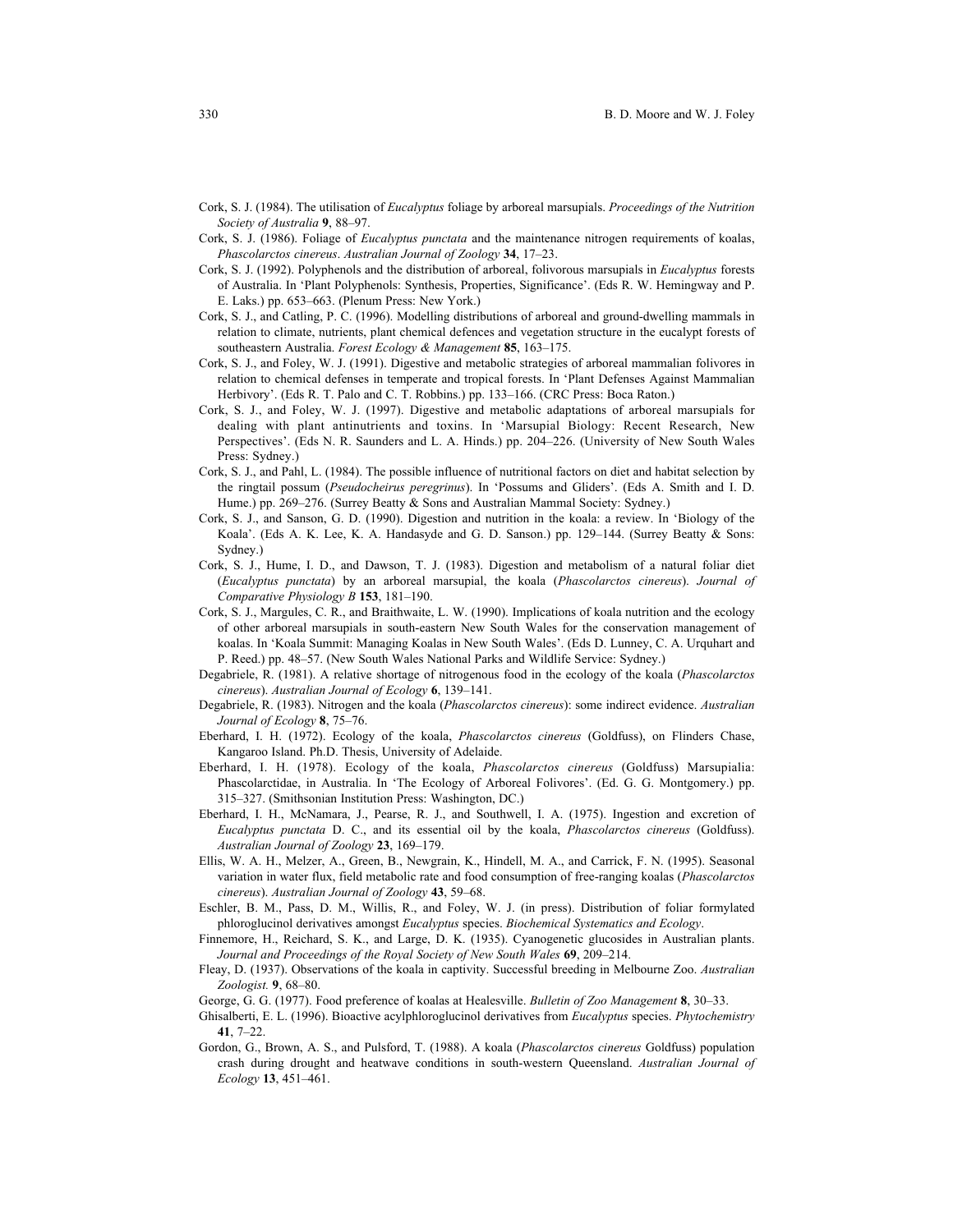- Harrop, C. J. F., and Degabriele, R. (1976). Digestion and nitrogen metabolism in the koala, *Phascolarctos cinereus*. *Australian Journal of Zoology* **24**, 201–215.
- Hasegawa, M. (1995). Habitat utilisation by koalas (*Phascolarctos cinereus*) at Point Halloran, Queensland. M.Sc. Thesis, University of Queensland, Brisbane.
- Henry, S. R. (1985). The diet and sociology of gliding possums in Victoria. Ph.D. Thesis, Monash University, Melbourne.
- Hindell, M. A. (1984). The feeding ecology of the koala, *Phascolarctos cinereus,* in a mixed *Eucalyptus* forest. M.Sc. Thesis, Monash University, Melbourne.
- Hindell, M. A., and Lee, A. K. (1987). Habitat use and tree preferences of koalas in a mixed eucalypt forest. *Australian Wildlife Research* **14**, 349–360.
- Hindell, M. A., and Lee, A. K. (1988). Tree use by individual koalas in a natural forest. *Australian Wildlife Research* **15**, 1–7.
- Hindell, M. A., Handasyde, K. A., and Lee, A. K. (1985). Tree species selection by free-ranging koala populations in Victoria. *Australian Wildlife Research* **12**, 137–144.
- Hume, I. D., and Esson, C. (1993). Nutrients, antinutrients and leaf selection by captive koalas (*Phascolarctos cinereus*). *Australian Journal of Zoology* **41**, 379–392.
- Hume, I. D., Bladon, R. V., and Soran, N. (1996). Seasonal changes in digestive performance of common ringtail possums (*Pseudocheirus peregrinus*) fed *Eucalyptus* foliage. *Australian Journal of Zoology* **44**, 327–336.
- Krieckhaus, E. E., and Wolf, G. (1968). Acquisition of sodium by rats: interaction of innate mechanisms and latent learning. *Journal of Comparative Physiology and Psychology* **65**, 197–201.
- Krockenberger, A. K. (1993). Energetics and nutrition during lactation in the koala, *Phascolarctos cinereus*: how does an arboreal folivore meet its energy requirements for reproduction? Ph.D. Thesis, University of Sydney.
- Krockenberger, A. K., Hume, I. D., and Cork, S. J. (1998). Production of milk and nutrition of the dependent young of free-ranging koalas (*Phascolarctos cinereus*). *Physiological Zoology* **71**, 45–56.
- Launchbaugh, K. L., and Provenza, F. D. (1993). Can plants practice mimicry to avoid grazing by mammalian herbivores? *Oikos* **66**, 501–504.
- Lawler, I. R. (1998). Variation in marsupial folivory between and within *Eucalyptus* species: the roles and actions of plant secondary metabolites. Ph.D. Thesis, Australian National University, Canberra.
- Lawler, I. R., Foley, W. J., Eschler, B. M., Pass, D. M., and Handasyde, K. (1998*a*). Intraspecific variation in *Eucalyptus* secondary metabolites determines food intake by folivorous marsupials. *Oecologia* **116**, 160–169.
- Lawler, I. R., Foley, W. J., Pass, G. J., and Eschler, B. M. (1998*b*). Administration of a 5HT<sub>3</sub> receptor antagonist increases the intake of diets containing *Eucalyptus* secondary metabolites by marsupials. *Journal of Comparative Physiology B* **168**, 611–618.
- Lawler, I. R., Stapley, J., Foley, W. J., and Eschler, B. M. (1999). Ecological example of conditioned flavor aversion in plant-herbivore interactions: effect of terpenes of *Eucalyptus* leaves on feeding by common ringtail and brushtail possums. *Journal of Chemical Ecology* **25**, 401–415.
- Lawler, I. R., Foley, W. J., and Eschler, B. M. (2000). Foliar concentration of a single toxin creates habitat patchiness for a marsupial folivore. *Ecology* **81**, 1327–1338.
- Lithgow, K. A. (1980). Aspects of the feeding ecology of the koala *Phascolarctos cinereus* in Victoria. B.Sc.(Honours) Thesis, Monash University, Melbourne.
- Lunney, D., Moon, C., and Matthews, A. (1996). A 1990 survey of the koala *Phascolarctos cinereus* population at Iluka in northern New South Wales. In 'Koalas – Research for Management'. (Ed. G. Gordon.) pp. 102–122. (World Koala Research Incorporated: Brisbane.)
- Martin, R. W. (1985). Overbrowsing, and decline of a population of the koala, *Phascolarctos cinereus*, in Victoria. III. Population dynamics. *Australian Wildlife Research* **12**, 377–385.
- Martin, R. W., and Handasyde, K. A. (1999). 'The Koala: Natural History, Conservation and Management.' (University of New South Wales Press: Sydney.)
- McLean, S., and Foley, W. J. (1997). Metabolism of *Eucalyptus* terpenes by herbivorous marsupials. *Drug Metabolism Reviews* **29**, 213–218.
- Melzer, A. (1995*a*). Aspects of the ecology of the koala, *Phascolarctos cinereus* (Goldfuss, 1817), in the sub-humid woodlands of Central Queensland. Ph.D. Thesis, University of Queensland, Brisbane.
- Melzer, A. (1995*b*). Twenty four hour activity and roost tree guide: a guide to fodder selection by central Queensland koalas. In 'Proceedings of a Conference on the Status of the Koala in 1995'. pp. 138–144. (Australian Koala Foundation: Brisbane.)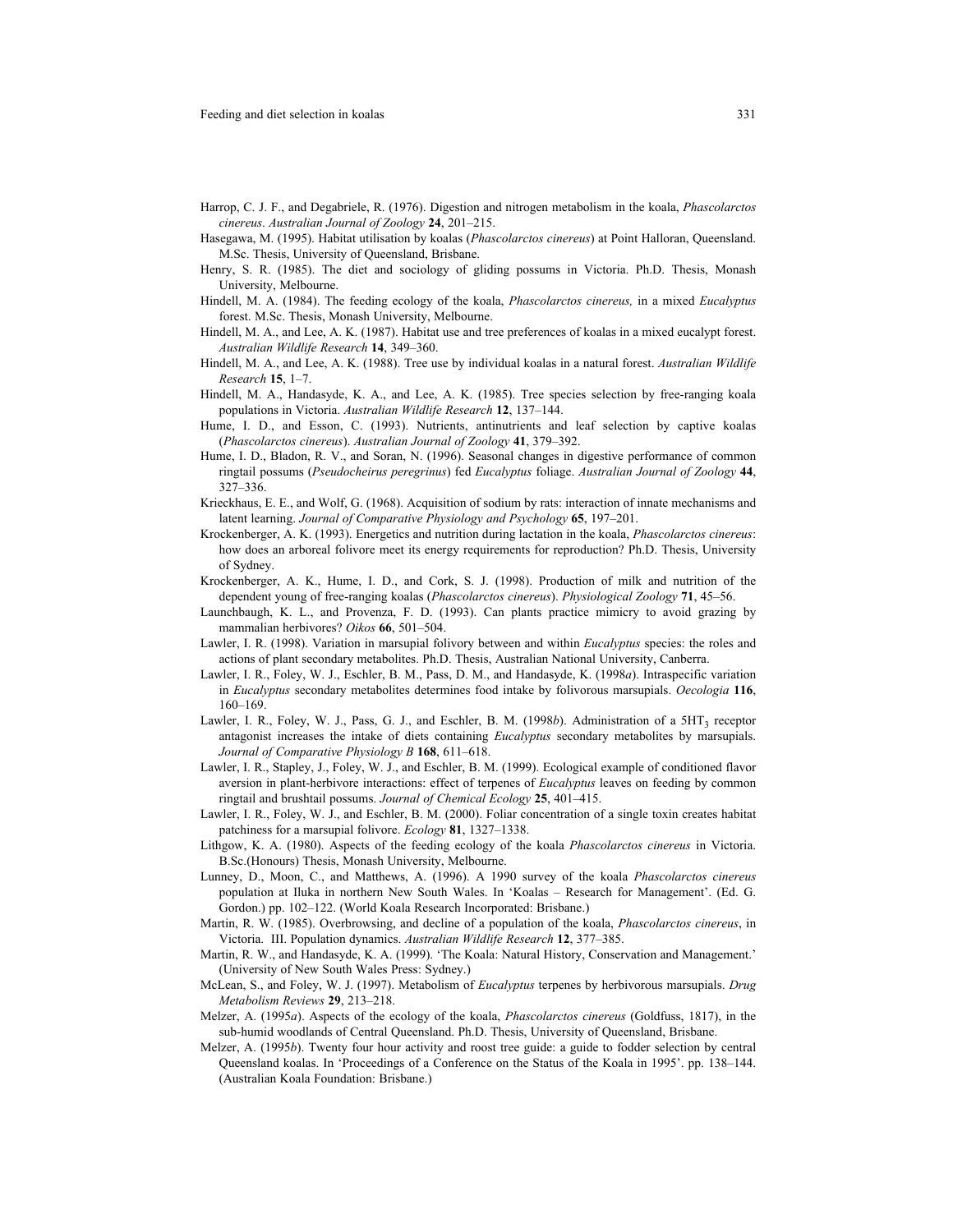- Melzer, A. D., and Houston, W. (1997). 'Distribution and Ecology of the Koala.' (Koala Research Centre of Central Queensland, Central Queensland University: Rockhampton.)
- Menkhorst, P. W. (1995). 'Mammals of Victoria: Distribution, Ecology and Conservation.' (Oxford University Press: Melbourne.)
- Mitchell, P. (1990*a*). The home ranges and social activity of koalas a quantitative analysis. In 'Biology of the Koala'. (Eds A. K. Lee, K. A. Handasyde and G. D. Sanson.) pp. 171–187. (Surrey Beatty & Sons: Sydney.)
- Mitchell, P. (1990*b*). Social behaviour and communication of koalas. In 'Biology of the Koala'. (Eds A. K. Lee, K. A. Handasyde, and G. D. Sanson.) pp. 151–170. (Surrey Beatty & Sons: Sydney.)
- Munks, S. A., Corkrey, R., and Foley, W. J. (1996). Characteristics of arboreal marsupial habitat in the semi-arid woodlands of northern Queensland. *Wildlife Research* **23**, 185–195.
- Nagy, K. A., and Martin, R. W. (1985). Field metabolic rate, water flux, food consumption and time budget of koalas, *Phascolarctos cinereus* (Marsupialia : Phascolarctidae) in Victoria. *Australian Journal of Zoology* **33**, 655–665.
- Norton, T. W., and Neave, H. M. (1990). Koala habitat: a conceptual functional model. In 'Koalas Research for Management'. (Ed. G. Gordon.) pp. 93–101. (World Koala Research Inc.: Brisbane.)
- O'Connor, C. E., and Matthews, L. R. (1995). Cyanide-induced aversions in the possum (*Trichosurus vulpecula*) – effect of route of administration, dose, and formulation. *Physiology & Behavior* **58**, 265–271.
- O'Connor, C. E., and Matthews, L. R. (1997). Duration of cyanide-induced conditioned food aversions in possums. *Physiology & Behavior* **62**, 931–933.
- Osawa, R. (1993). Dietary preference of koalas, *Phascolarctos cinereus* (Marsupialia : Phascolarctidae) for *Eucalyptus* spp. with a specific reference to their simple sugar contents. *Australian Mammalogy* **16**, 85–87.
- Pahl, L. (1996). Koala and bushland survey of west and central Logan City. In 'Koalas Research for Management'. (Ed. G. Gordon.) pp. 82–92. (World Koala Research Inc.: Brisbane.)
- Pahl, L. I. (1984). Diet preference, diet composition and population density of the common ringtail possum (*Pseudocheirus peregrinus cooki*) in several plant communities in southern Victoria. In 'Possums and Gliders'. (Eds A. Smith and I. D. Hume.) pp. 252–260. (Surrey Beatty & Sons and the Australian Mammal Society: Sydney.)
- Pahl, L. I. (1987). Feeding behaviour and diet of the common ringtail possum, *Pseudocheirus peregrinus*, in *Eucalyptus* woodlands and *Leptospermum* thickets in southern Victoria. *Australian Journal of Zoology* **35**, 487–506.
- Pahl, L. I., and Hume, I. D. (1990). Preferences for *Eucalyptus* species of the New England Tablelands and initial development of an artificial diet for koalas. In 'Biology of the Koala'. (Eds A. K. Lee, K. A. Handasyde and G. D. Sanson.) pp. 123–128. (Surrey Beatty & Sons: Sydney.)
- Pahl, L., Wylie, F. R., and Fisher, R. (1990). Koala population decline associated with loss of habitat and suggested remedial strategies. In 'Koala Summit: Managing Koalas in New South Wales'. (Eds D. Lunney, C. A. P. Urquhart and P. C. Reed.) pp. 39–47. (New South Wales National Parks and Wildlife Service: Sydney.)
- Pass, D. M., Foley, W. J., and Bowden, B. (1998). Vertebrate herbivory on *Eucalyptus* identification of specific feeding deterrents for common ringtail possums (*Pseudocheirus peregrinus*) by bioassay-guided fractionation of *Eucalyptus ovata* foliage. *Journal of Chemical Ecology* **24**, 1513–1527.
- Phillips, B. (1990). 'Koalas: the Little Australians We'd All Hate to Lose.' (Australian National Parks & Wildlife Service: Sydney.)
- Pratt, A. (1937). 'The Call of the Koala.' (Robertson & Mullens: Melbourne.)
- Provenza, F. D. (1995). Postingestive feedback as an elementary determinant of food preference and intake in ruminants. *Journal of Range Management* **48**, 2–17.
- Provenza, F. D., and Balph, D. F. (1990). Applicability of five diet-selection models to various foraging challenges ruminants encounter. In 'Behavioural Mechanisms of Food Selection'. (Ed. R. N. Hughes.) Vol. G20, pp. 423–459. (Springer-Verlag: Berlin.)
- Provenza, F. D., Scott, C. B., Phy, T. S., and Lynch, J. J. (1996). Preference of sheep for foods varying in flavors and nutrients. *Journal of Animal Science* **74**, 2355–2361.
- Provenza, F. D., Villalba, J. J., Cheney, C. D., and Werner, S. J. (1998). Self-organization of foraging behaviour: from simplicity to complexity without goals. *Nutrition Research Reviews* **11**, 199–222.
- Robbins, R., and Russell, E. (1978). Observations on movements and feeding activity of the koala in a seminatural situation. In 'The Koala: Proceedings of the Taronga Symposium on Koala Biology, Management and Medicine'. (Ed. T. J. Bergin.) pp. 29–41. (Zoological Parks Board of New South Wales: Sydney.)